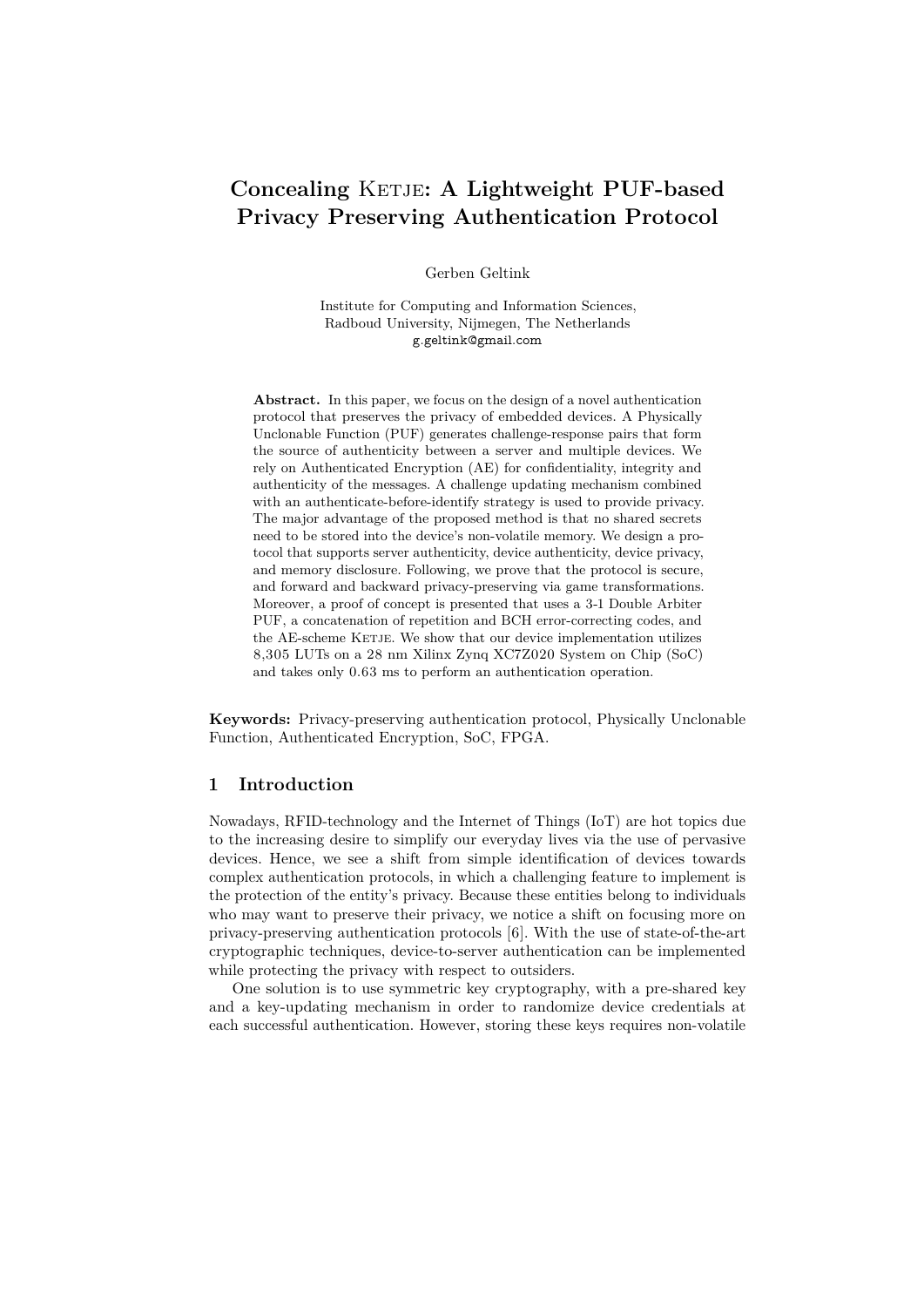memory which is easily compromised by an attacker. Another option is to use PUFs, physical entities that are similar to algorithmic one-way functions. PUFs act on challenges, returning noisy PUF responses that are close enough between equal challenges on the same PUF instance, but far enough between different instances. As a result, one only needs to store a challenge which, similar to the aforementioned construction, is updated on a successful authentication. The strength of this construction is that these challenges are not secret and can safely be stored in non-volatile memory. By using a PUF, one needs to implement a Fuzzy Extractor (FE) [\[7\]](#page-20-1) that can produce an unpredictable key from the noisy PUF responses. On top of that, a FE provides for the recovery of old PUF responses from fresh PUF responses using error-correcting codes.

This research focusses on integrating a single, compact mode, namely Authenticated Encryption, into a PUF-based privacy-preserving authentication protocol. In contrast to [\[2\]](#page-19-0), we construct a secure FE and abstain from using a pre-shared key between server and devices. With this, we hope to improve overall efficiency of the protocol.

The remainder of this paper is structured as follows. Section [2](#page-1-0) describes the related work and our contributions. In Section [3](#page-2-0) we introduce the protocol, describing the security considerations and overall design. Following, in Section [4](#page-5-0) we theoretically support the protocol by proving the security and privacy of the protocol. In Section [5](#page-12-0) we give a proof of concept of the proposed protocol, showing that a concrete software/hardware realization is possible. Then, in Section [6](#page-16-0) we present the results, giving an analysis of the implemented PUF as well as giving the performance and a comparison to relevant previous works, i.e. [\[2,](#page-19-0) [15\]](#page-20-2). Finally, in Section [7](#page-19-1) we conclude the paper.

# <span id="page-1-0"></span>**2 Related Work**

Many PUF based protocols have been proposed [\[2,](#page-19-0)[9,](#page-20-3) [15\]](#page-20-2). Herrewegge et al. propose using a reverse Fuzzy Extractor, putting the computationally less complex generation procedure in the device, and the more complex reproduction procedure on the server [\[9\]](#page-20-3). However, the proof of concept is subjected to a PRNG exploitation [\[6\]](#page-20-0). Moriyama et al. propose a provably secure privacy-preserving authentication protocol that uses a different PUF response at every authentication, and thus changing the device credential after every successful authentication [\[15\]](#page-20-2). Aysu et al. [\[2\]](#page-19-0) propose a provably secure protocol based on [\[9,](#page-20-3) [15\]](#page-20-2). While the authors present the first effort to describe an end-to-end design and evaluation of a provable secure privacy-preserving PUF-based authentication protocol, the interleaved FE construction is vulnerable to linear equation analysis [\[2,](#page-19-0) p. 12]. Moreover, the authors use an additional pre-shared key that does not increase the entropy of the communication messages.

We summarize the contributions of this research as follows: (i) We introduce a novel PUF-based privacy-preserving authentication protocol using AE. (ii) Further, we prove that the protocol is mathematically secure, and forward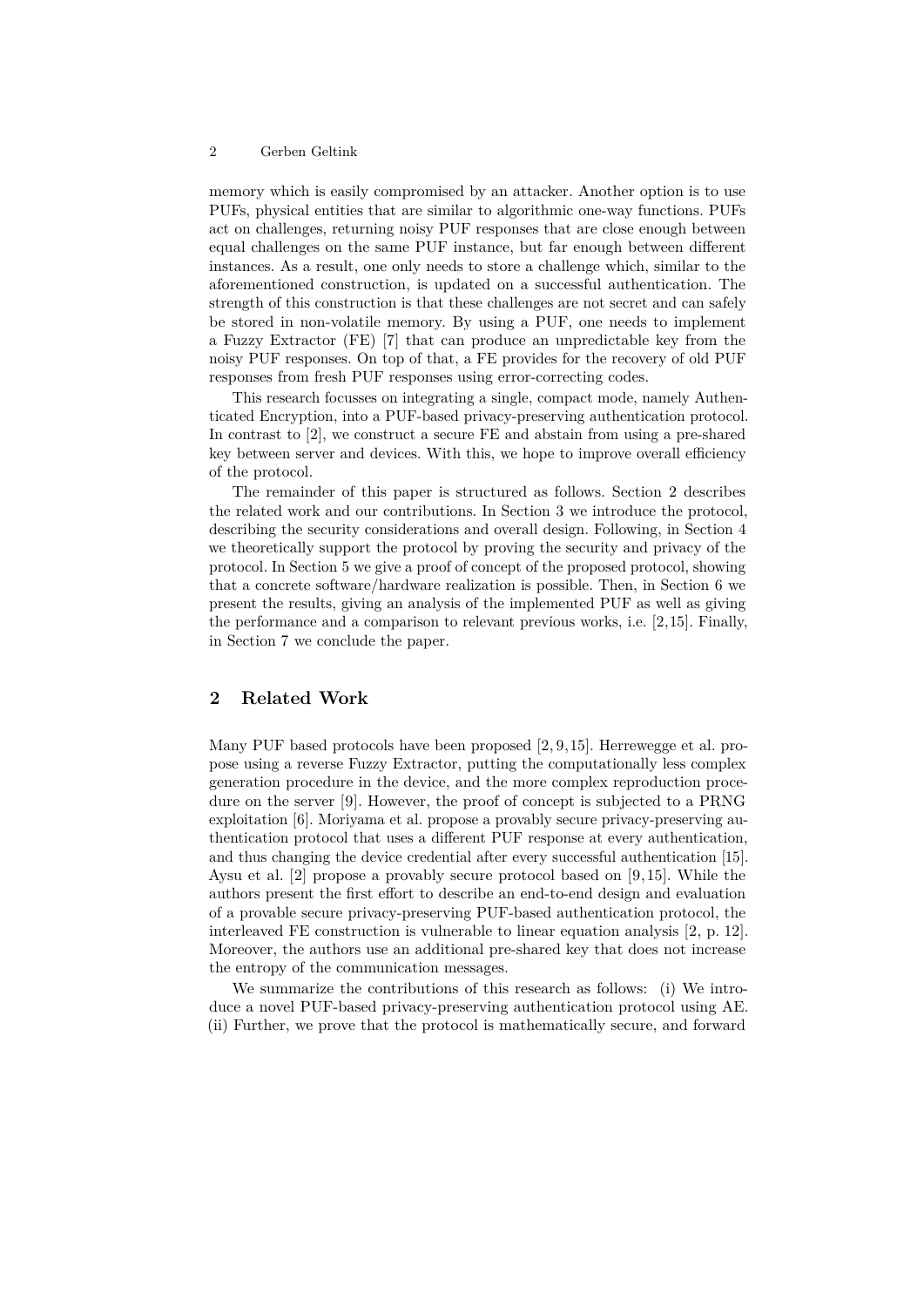and backward privacy-preserving. (iii) Finally, we present a proof of concept of the device on a development board and the server on a PC.

# <span id="page-2-0"></span>**3 Protocol Design**

In this section, we present the novel protocol design. Before doing that, we describe the notation that is used throughout this paper and we describe the security considerations for the protocol.

## **3.1 Notation**

We denote the security level as *k* (in bits).  $A, A', A^1 \in \mathcal{A} \subseteq \{0,1\}^*$  denote three distinct binary strings.  $B_i$  denotes the *i*'th bit of *B*.  $\langle C, D \rangle$  denotes a tuple of strings  $C$  and  $D$ .  $HD(Y, Y')$  denotes the Hamming distance between two vectors  $Y, Y' \leftarrow Y$  of the same length.  $HW(Y)$  denotes the Hamming weight of vector  $Y \leftarrow Y$ . **H**(*Y*) denotes the Shannon entropy of a discrete random variable  $Y \leftarrow \mathcal{Y}$ .  $\tilde{\mathbf{H}}_{\infty}(Y)$  denotes the min-entropy of a random variable  $Y \in \mathcal{Y}$ . The entropy of a binary variable  $Y \leftarrow \{0, 1\}^l$  with probabilities  $\mathbf{Pr}(Y_i = 1) = p$  and **Pr**( $Y_i = 0$ ) = 1 − *p* ( $0 \le i < l$ ) is defined in the binary entropy function:

<span id="page-2-1"></span>
$$
\mathbf{h}(p) = -p \log_2(p) - (1-p) \log_2(1-p). \tag{1}
$$

Besides,  $Y \leftarrow \text{put}_i(X) \in \mathcal{P}$  denotes a PUF instance  $\text{put}_i \in \mathcal{P}$  which takes challenge  $X$  and produces response  $Y$ . Here, the  $\mathcal P$  denotes the PUF class that contains all PUF instances of a PUF construction. A Fuzzy Extractor (FE) consists of two algorithms: a key generation algorithm **Gen** and a reconstruction algorithm **Rec**. **Gen** takes as input variable *Z* and outputs key *R* and helper data  $H$ , **Rec** recovers the key  $R$  from input variable  $Z'$  and helper data  $H$ . An AEscheme with associated data (AEAD-scheme) is a three-tuple  $\Pi = (\mathcal{K}, \mathcal{E}, \mathcal{D})$  [\[16\]](#page-20-4). Associated to *Π* are sets of strings  $N \subseteq \{0,1\}^*$  indicating the nonce,  $M \subseteq \{0,1\}^*$ indicating the message and  $\mathcal{A}^{\mathcal{D}} \subseteq \{0,1\}^*$  indicating the associated data. The key space K is a finite nonempty set of strings. The encryption algorithm  $\mathcal E$ is a deterministic algorithm that takes strings  $K \in \mathcal{K}$ ,  $N \in \mathcal{N}$ ,  $M \in \mathcal{M}$  and  $A \in \mathcal{A}^{\mathcal{D}}$  and returns string  $\langle C, T \rangle = \mathcal{E}_K^{N,A}(M)$ . The decryption algorithm  $\mathcal D$  is a deterministic algorithm that takes strings  $K \in \mathcal{K}$ ,  $N \in \mathcal{N}$ ,  $A \in \mathcal{A}^{\mathcal{D}}$ ,  $C \in \{0,1\}^*$ and  $T \in \{0,1\}^*$  and returns  $\mathcal{D}_K^{N,A}(\langle C,T \rangle)$ , which is either a string in M or the distinguished symbol INVALID. We require that  $\mathcal{D}_{K}^{N,A}(\mathcal{E}_{K}^{N,A}(M)) = M$  for all  $K \in \mathcal{K}, N \in \mathcal{N}, M \in \mathcal{M}$  and  $A \in \mathcal{A}^{\mathcal{D}}$ .

#### **3.2 Security Considerations**

The security considerations we take are based on assumptions made in earlier work on lightweight authentication protocols [\[2,](#page-19-0)[9,](#page-20-3) [15\]](#page-20-2).

Devices are enrolled in a secure environment using a one-time interface. Following, a trusted server and a number of devices will authenticate each other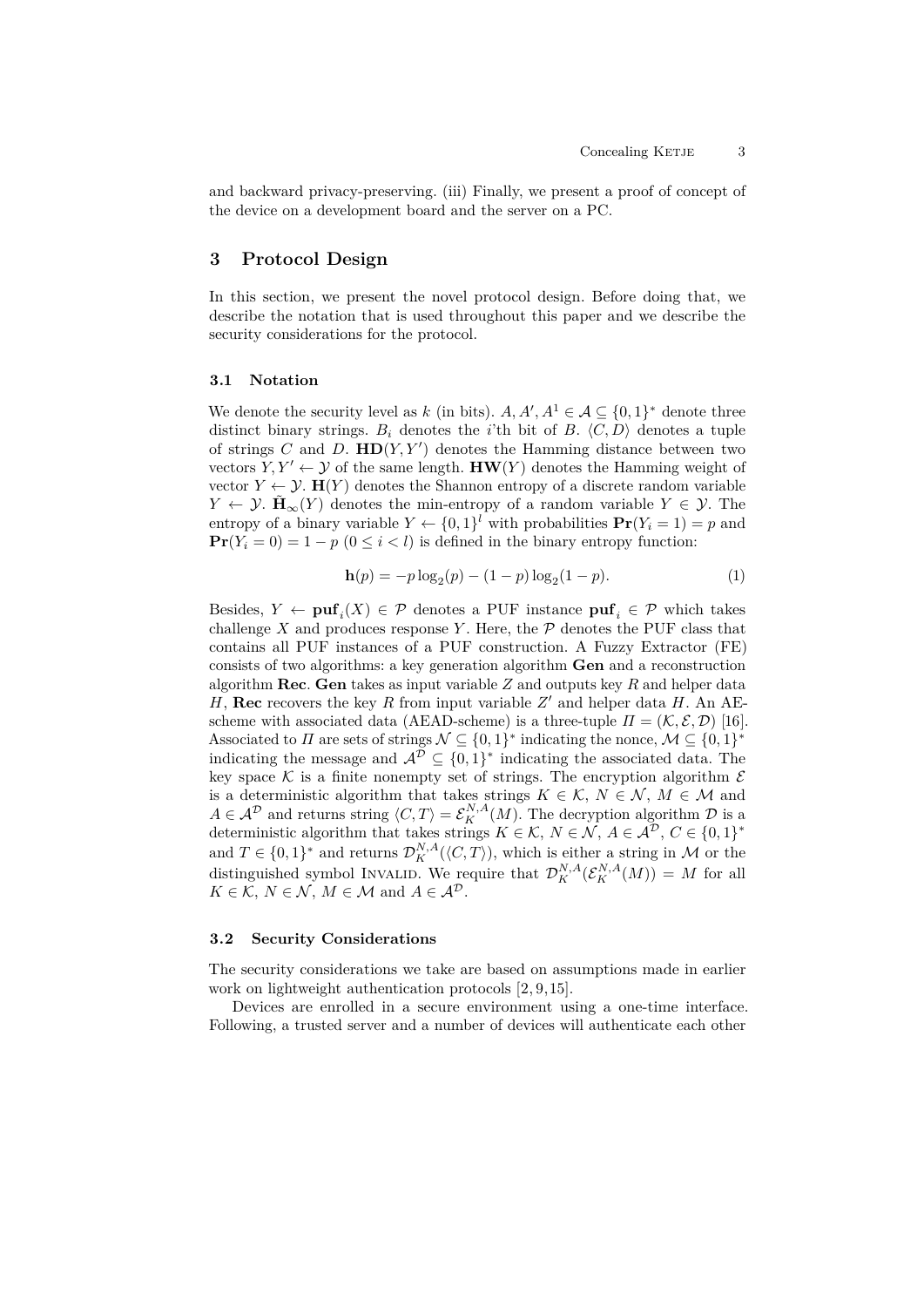while devices need to remain anonymous. For the communication, we consider that our channel is ideal, i.e. no errors will occur in the channel. After enrollment, the server remains trusted but devices are subjected to an attacker. The attacker may not know the identity of a device such that the device cannot be tracked.

We identified that the attacker may have two goals, i.e. the attacker may want to: (i) impersonate a device which will result in a violation of the security; (ii) trace devices in between authentications which will result in a violation of the privacy. The power of the attacker is that he can change all communication between the server and devices. Moreover, he may know the result of the authentication and can access the non-volatile memory of the devices, which he cannot modify (which is needed for the privacy-preserving proof)<sup>[1](#page-3-0)</sup>. He can also not perform implementation attacks on the device and the server or reverse engineer the PUF such that he can predict PUF responses. Also, he does not have access to the intermediate registers on the device and cannot physically trace every device in between authentications. Furthermore, the attacker is not able to use other (non-cryptographic) mechanisms to identify a device [\[11\]](#page-20-5).

## **3.3 Protocol**

The setup phase of the proposed protocol is illustrated in Protocol [1,](#page-4-0) the authentication phase is illustrated in Protocol [2.](#page-4-1) The protocol is based on a PUF that produces noisy, but recoverable, responses on equal challenges due to the unique physical characteristics of the IC [\[13\]](#page-20-6). Because of this behavior, the PUF is identifiable from other PUFs. A FE can extract a key from this noisy data produced by the PUF using helper data generated from a previous key-extraction [\[7\]](#page-20-1). However, the recovery procedure is of a higher complexity than the generation of the helper data that is used for this reconstruction. A reverse FE reverses this behavior by placing the helper data generation in the device and the more complex reconstruction in the server [\[9\]](#page-20-3). In order to preserve privacy, the device credential is updated every successful authentication, which results in fresh PUF responses, and thus fresh keys.

The setup phase (Protocol [1\)](#page-4-0) works as follows. In a trusted environment, the server produces a random challenge  $X<sup>1</sup>$ . The device uses this challenge to produce a PUF response  $Y^1$  which is being sent to the server. The challenge is being stored in the device non-volatile memory. The server stores the response in a database on index *n*, indicating the number of the device. Notice that the response is stored at *Y* and  $Y^{old}$  in order to prevent desynchronization, which occurs when there is a loss of communication in the transmission of  $T^2$  in the authentication phase and only *Y* is stored.

The authentication phase (Protocol [2\)](#page-4-1) works as follows. First, the server generates an unpredictable challenge *A* and sends this to the device. The device

<span id="page-3-0"></span><sup>1</sup> A modification of challenge *X* in non-volatile memory does not break the security of the protocol, only the theoretical privacy preservation because an attacker can distinguish a device with modified challenge *X* (cannot successfully authenticate) from a device with unmodified challenge *X* (can successfully authenticate).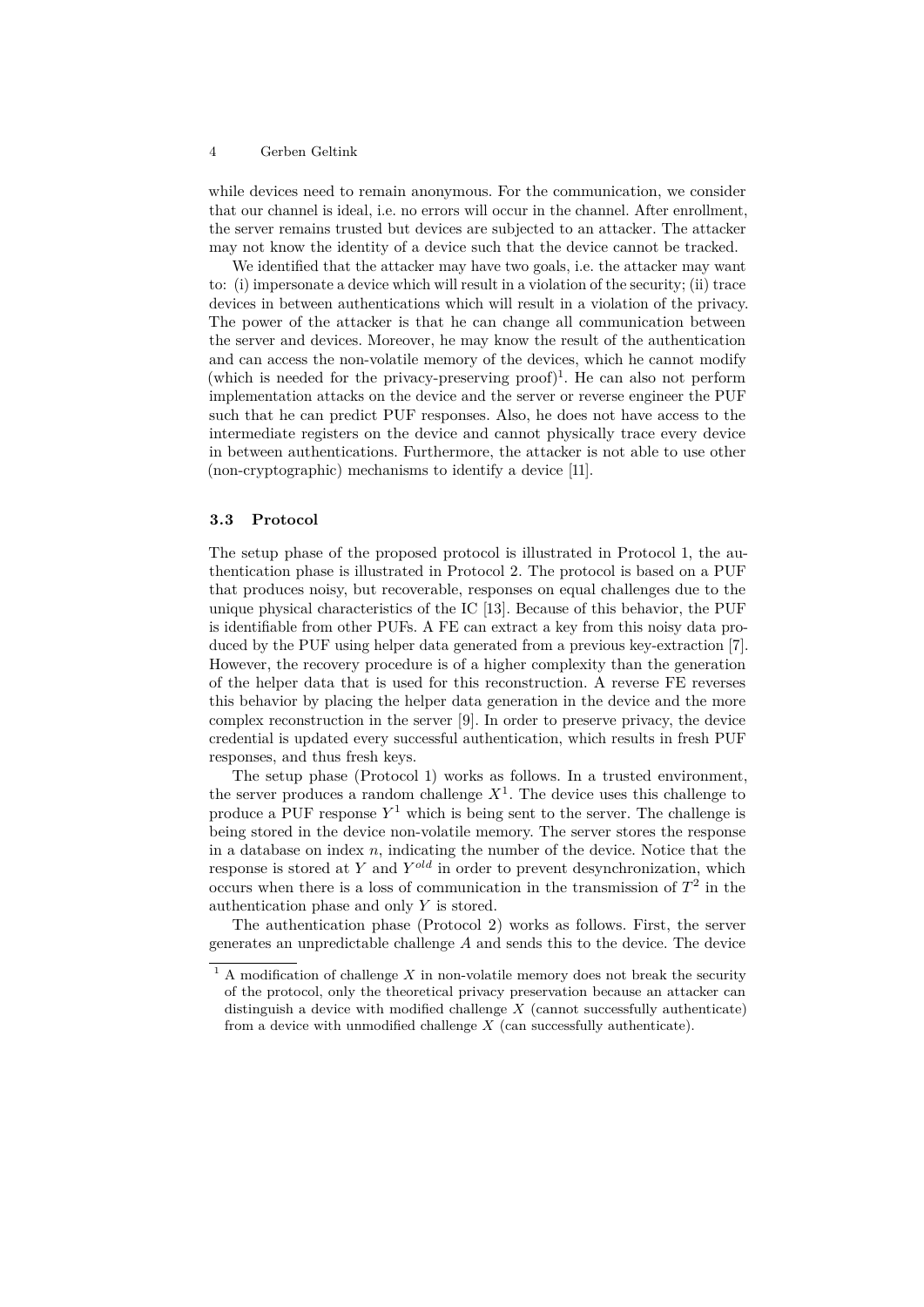| <b>Server</b> $S({\{\langle Y, Y^{old}\rangle\}}_n)$       |       | Device $\text{Dev}_i(\text{pur}_i(\cdot), X)$    |
|------------------------------------------------------------|-------|--------------------------------------------------|
| $X^1 \leftarrow \textbf{TRNG}$                             |       |                                                  |
|                                                            | $X^1$ |                                                  |
|                                                            |       | $Y^1 \leftarrow \text{put}_i(X^1)$<br>$X := X^1$ |
|                                                            | $Y^1$ |                                                  |
|                                                            |       |                                                  |
| $\langle Y, Y^{old} \rangle_n := \langle Y^1, Y^1 \rangle$ |       |                                                  |
| $n := n + 1$                                               |       |                                                  |

<span id="page-4-0"></span>



<span id="page-4-1"></span>**Protocol 2.** Authentication phase.  $|A|, |H|, |N|, |C^1|, |T^1|, |T^2| \geq k$  and PUF responses *Y* should contain enough entropy w.r.t. *H* s.t.  $|R| \geq k$ .

uses the challenge *X* stored in its non-volatile memory to produce a PUF response  $Y^1'$ . From this PUF response, helper data *H* and an unpredictable key *R* is generated using the FE's generation procedure **FE***.***Gen**. Consecutively, a new challenge  $X^2$  is randomly generated by the device such that it can be updated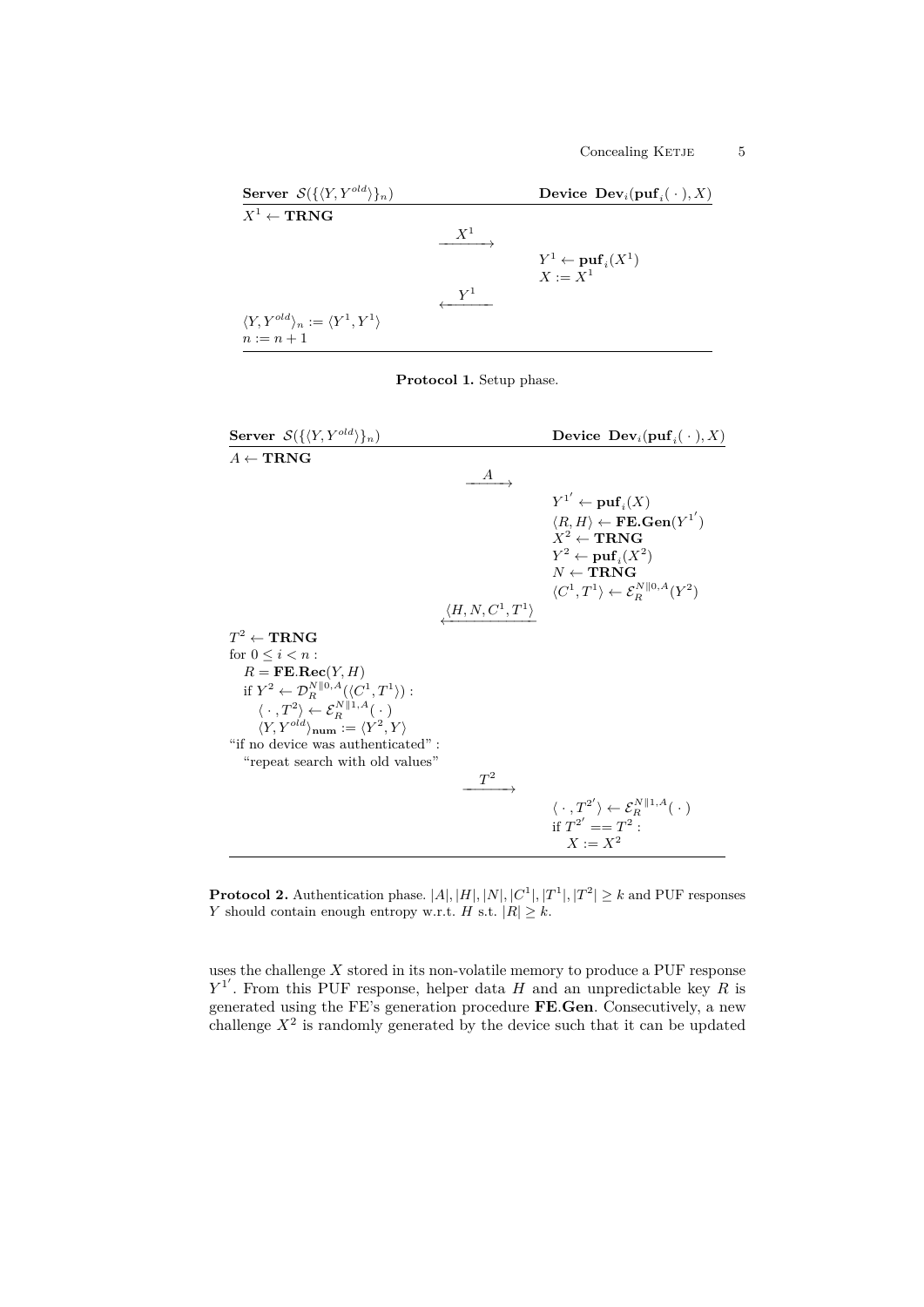on a successful authentication. This challenge is fed to the device's PUF in order to receive a new PUF response *Y* 2 . Following, a nonce *N* is randomly generated such that the PUF response can be encrypted using the AEAD-scheme. The resulting cipher-text  $C^1$ , its tag  $T^1$  and the nonce  $N$  will be sent to the server. The server performs an exhaustive search over the database, recovering a key for each index. These keys are used to try to decrypt the cipher-text  $C<sup>1</sup>$  using the tag *T* 1 , challenge *A* and nonce *N*. If there is a successful authentication, the server produces another tag  $T^2$  using  $\mathcal{E}$ , but with nonce  $N^2 \parallel 1$  instead of  $N^2 \parallel 0$  in order to create another instance of  $\mathcal E$ . This tag is sent to the device. Moreover, the server updates the old PUF-response  $Y$  with the new PUF response  $Y^2$ . If there were no successful authentications, the server repeats the procedure over the previous PUF responses in the database. If after this there were still no successful authentications, the server responds with a random value for  $T^2$ . Finally, the device checks the tag *T* <sup>2</sup> with its own produced tag in order to reveal whether the authentication succeeded. If the authentication succeeded, the device updates the old challenge  $X$  with the new challenge  $X^2$ .

# <span id="page-5-0"></span>**4 Security Analysis**

In this section, we describe the security analysis of the proposed protocol. We first present the security model and the formal security definitions before proving the security, and forward and backward privacy.

## **4.1 Security Model**

The security model is composed of the communication model, the security experiment and the privacy experiment.

**Communication Model** We take one trusted server  $\mathcal{S}(\{\langle Y, Y^{old}\rangle\}_n)$  with *n* devices  $\text{Dev}_i(\text{put}_i(\ \cdot\ ),X)$ . Here, the set of *n* devices is denoted as  $\Delta :=$  ${\bf Dev}_0, {\bf Dev}_1, \ldots, {\bf Dev}_{n-1}$ . We denote the security parameter as *k*.

Following [\[2,](#page-19-0) [15\]](#page-20-2), devices will be enrolled in a trusted environment using a one-time interface, this happens in a setup phase using a setup algorithm **Setup**( $1<sup>k</sup>$ ) which generates public parameter *P* and shared-secret *Y*. Here *P* denotes all the public parameters available to the environment and *Y* denotes the secret PUF response. During the authentication phase, the server  $S$  remains trusted, however, the devices *∆* and the communication channel will be subjected to the actions of an attacker. At the end of the authentication phase, both the server and the device will output acceptance  $(B_0 = 1)$  or rejection  $(B_0 = 0)$  as result of the authentication.

We call the sequence of communication between the server and the device a session, which is distinguished by a session identifier *I*, the transcript of the authentication phase. Whenever the communication messages generated by the server and the device are honestly transferred until they authenticate each other, we call that a session has a matching session. The correctness of the proposed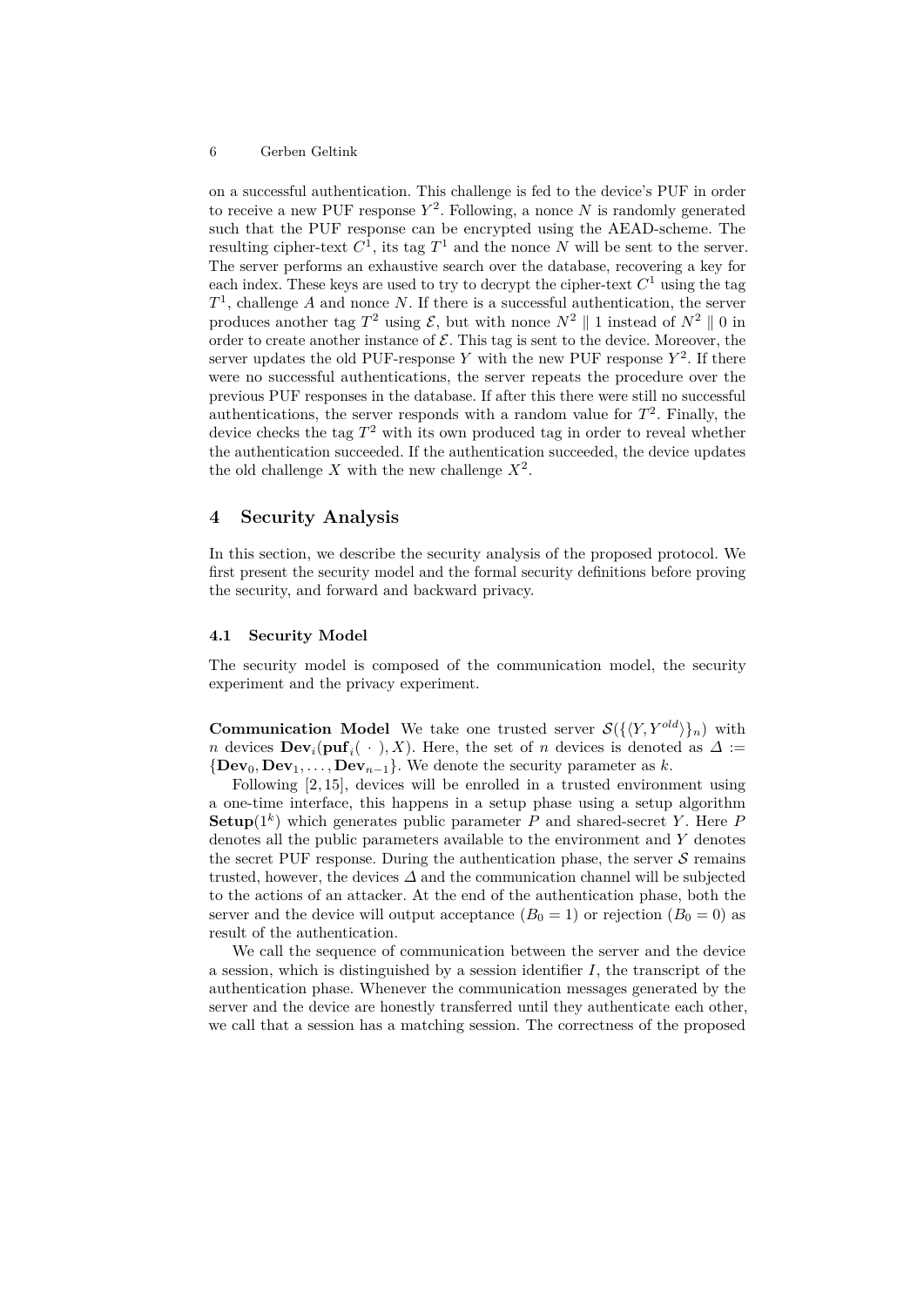authentication protocol is that the server and the device always accept the session if the session has the matching session.

**Security** Following [\[2,](#page-19-0) [15\]](#page-20-2), we consider the canonical security level for authentication protocols, namely the resilience to the man-in-the-middle attack. This means that power of an attacker is modeled by letting the attacker control all communication between server and devices. Supplementary to the security requirement of resilience to man-in-the-middle attacks, we permit the attacker to access the information stored in the non-volatile memory of the device in between sessions.

Experiment [1](#page-6-0) illustrates the security evaluation on a theoretical level. In this experiment,  $\mathbf{Exp}_{\Psi,\mathcal{A}}^{\mathbf{Sec}}(k)$  denotes the security experiment between the proposed protocol  $\Psi$  and an attacker  $\mathcal A$  with security parameter  $k$ .

 $\mathbf{Exp}_{\Psi,\mathcal{A}}^{\mathbf{Sec}}(k)$  $\langle P, Y \rangle \leftarrow$  **Setup** $(1^k)$  $\langle \textbf{Dev}_i, I' \rangle \leftarrow \mathcal{A}^{\langle \textbf{Launch}, \textbf{SendServer}, \textbf{SendDev}, \textbf{Result}, \textbf{Reveal} \rangle} (P, \mathcal{S}, \mathcal{A})$  $B_0 := \textbf{Result}(\textbf{Dev}_i, I')$ Output *B*<sup>0</sup>

<span id="page-6-0"></span>**Experiment 1.** Security experiment.

After the setup phase, and thus after receiving  $\langle P, S, \Delta \rangle$ , the attacker A can query the server  $S$  and the device  $\mathbf{Dev}_i$  with the oracle queries O := ⟨**Launch***,* **SendServer***,* **SendDev***,* **Result***,* **Reveal**⟩, where

- **Launch** $(1<sup>k</sup>)$ : launch the server S to start a new session with security parameter *k*;
- **SendServer** $(M)$ : send an arbitrary message M to the server S;
- $-$  **SendDev**( $\text{Dev}_i, M$ ): send an arbitrary message *M* to device  $\text{Dev}_i \in \Delta$ ;
- **– Result**(*G, I*): output whether the session *I* of *G* is accepted or not where *G* ∈ {S*, ∆*};
- **– Reveal**(**Dev***i*): output all the information stored in the non-volatile memory of  $\mathbf{Dev}_i$ .

The advantage of attacker A against *Ψ* is defined as:

$$
\mathbf{Adv}_{\Psi,\mathcal{A}}^{\mathbf{Sec}}(k) := \mathbf{Pr}(\mathbf{Exp}_{\Psi,\mathcal{A}}^{\mathbf{Sec}}(k) \to 1 \mid "I \text{ of } G \text{ has no matching session"}) \tag{2}
$$

We define security of an authentication protocol as follows:

**Definition 1 (Security).** *An authentication protocol Ψ holds the security against man-in-the-middle attacks with memory compromise if for any probabilistic polynomial time attacker*  $\mathcal{A}$ ,  $\mathbf{Adv}_{\Psi,\mathcal{A}}^{\mathbf{Sec}}(k)$  *is negligible in k (for large enough k).*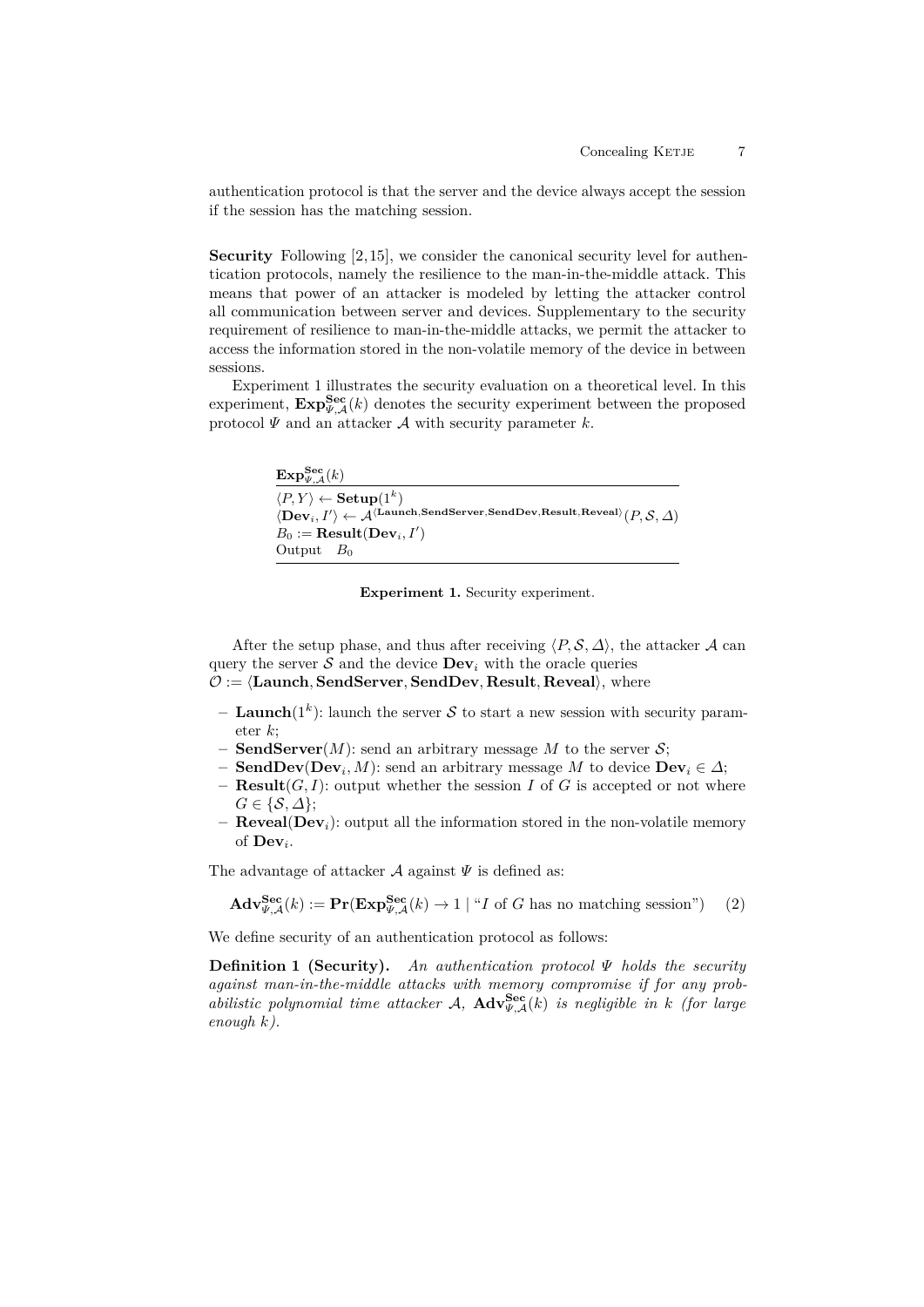**Privacy** Following [\[2,](#page-19-0)[15\]](#page-20-2), we define the privacy using indistinguishability between two devices. Here, an attacker selects two devices and tries to distinguish the communication, and thus the identification, between the two devices.

We use the privacy experiment between an attacker  $A := \langle A_1, A_2, A_3 \rangle$  as illustrated in Experiment [2.](#page-7-0)

$$
\begin{array}{l} \hbox{\bf Exp}_{\Psi,\mathcal{A}}^{\hbox{\rm IND}^* - b}(k)\\ \langle P,Y\rangle \leftarrow \hbox{\bf Setup}(1^k)\\ \langle \hbox{\bf Dev}_0^*,I^{0'},\hbox{\bf Dev}_1^*,I^{1'}\rangle \leftarrow \mathcal{A}_1^{\mathcal{O}}(P,S,\varDelta)\\ b \leftarrow \{0,1\}\\ \varDelta':=\varDelta\setminus \langle \hbox{\bf Dev}_0^*,\hbox{\bf Dev}_1^*\rangle\\ \psi_0 \leftarrow \hbox{\bf Execute}(S,\hbox{\bf Dev}_0^*)\\ \psi_1 \leftarrow \hbox{\bf Executive}(S,\hbox{\bf Dev}_1^*)\\ \langle I^{0'',},I^{1''}\rangle \leftarrow \mathcal{A}_2^{\mathcal{O}}(S,\varDelta',\mathcal{I}(\hbox{\bf Dev}_b^*),\psi_0,I^{0'},\psi_1,I^{1'})\\ \psi_0' \leftarrow \hbox{\bf Executive}(S,\hbox{\bf Dev}_0^*)\\ \psi_1' \leftarrow \hbox{\bf Executive}(S,\hbox{\bf Dev}_1^*)\\ B_0 \leftarrow \mathcal{A}_3^{\mathcal{O}}(S,\varDelta',\psi_0',I^{0'',},\psi_1',I^{1''})\\ \hbox{\bf Output} \quad B_0 \end{array}
$$

<span id="page-7-0"></span>**Experiment 2.** Privacy experiment in which it is allowed to communicate with two devices.

After the setup-phase, and similar to the security experiment, the attacker interacts with the server and two randomly chosen devices through the oracle queries  $\mathcal{O}$ . These two devices  $\mathbf{Dev}_0^*$ ,  $\mathbf{Dev}_1^*$  are being sent to the challenger who flips a coin to choose with which device the attacker will communicate anonymously. This anonymous communication is accomplished by adding a special identity  $\mathcal I$  which honestly transfers the communication messages between  $\mathcal A$  and  $\mathbf{Dev}_b^*$ .

It is trivial that the attacker can trace devices in case the **Reveal** query is issued when there are no successful authentications. Hence, we provide resynchronization before and after the anonymous access by adding the **Execute** query. This query does a normal protocol execution between the server  $S$  and the device  $\text{Dev}_i^*$ . During this execution, the attacker cannot modify the communication, however the transcript  $\psi_i$  is delivered to the attacker. Once an honest protocol execution is finished, no one can trace the device even if the information from the non-volatile memory before and after the session is continuously leaked to the attacker. The advantage of the attacker is defined as:

$$
\mathbf{Adv}_{\Psi,\mathcal{A}}^{\mathrm{IND}^*}(k) := |\mathbf{Pr}(\mathbf{Exp}_{\Psi,\mathcal{A}}^{\mathrm{IND}^* - 0}(k) \to 1) - \mathbf{Pr}(\mathbf{Exp}_{\Psi,\mathcal{A}}^{\mathrm{IND}^* - 1}(k) \to 1)| \qquad (3)
$$

We define privacy of an authentication protocol as follows:

**Definition 2 (Privacy).** *An authentication protocol Ψ holds forward and backward privacy if for any probabilistic polynomial time attacker*  $\mathcal{A}$ ,  $\boldsymbol{Adv}_{\Psi,\mathcal{A}}^{\text{IND}^{*}}(k)$  *is negligible in k (for large enough k).*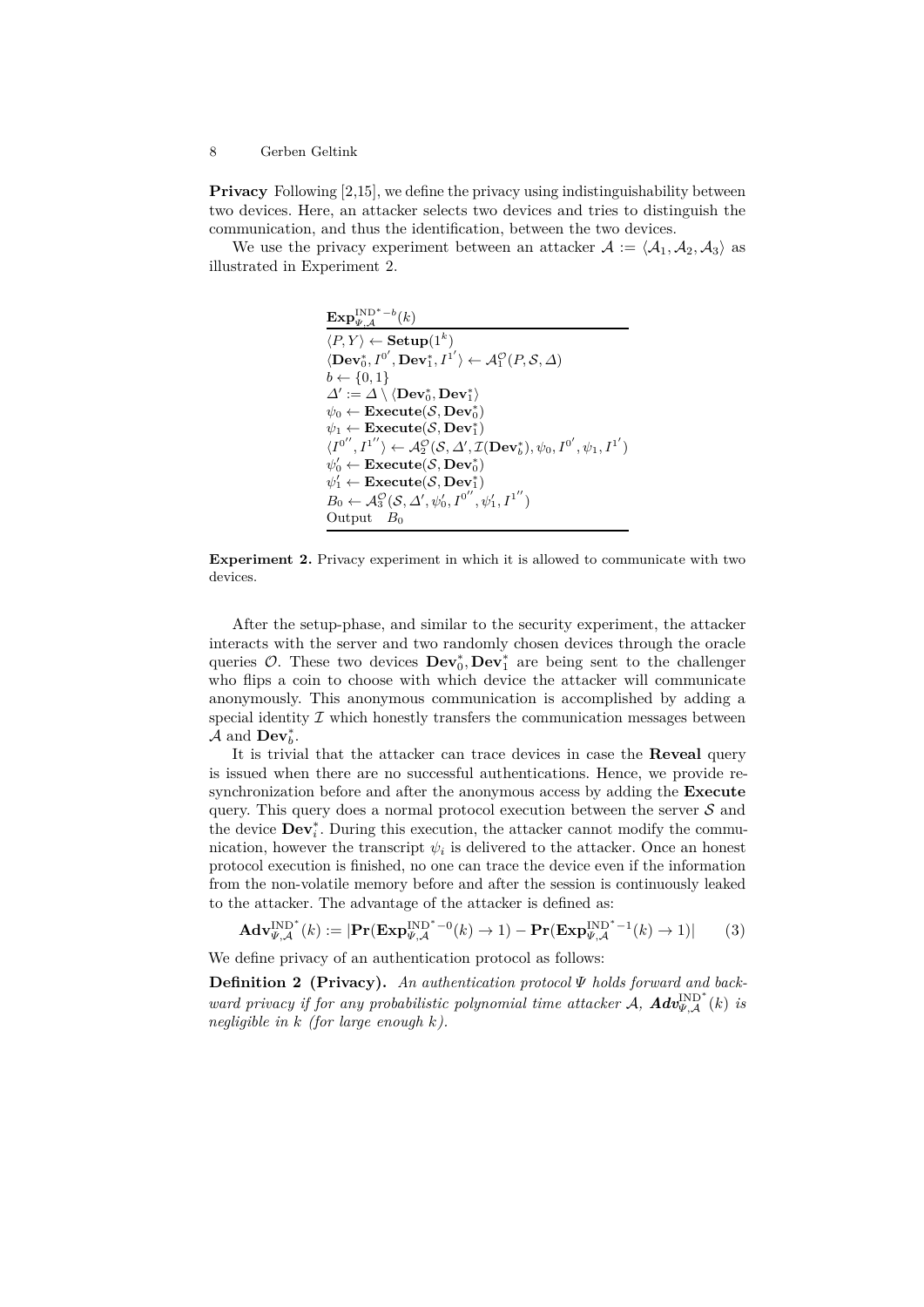## **4.2 Formal Security Definitions**

We define Physically Unclonable Functions, the Fuzzy Extractor and the AEADscheme.

**Physical Unclonable Functions** We define PUFs using the definition described in [\[2,](#page-19-0) p. 24].

We denote the set of all possible challenges *X* which can be applied to an instance of P as  $\mathcal{X}_{\mathcal{P}}$ . We say that the PUF class P is a  $\langle n, l, d, h, \epsilon \rangle$ -secure PUF class  $P$  if the following conditions hold:

1. For any PUF instance  $\text{put}_i(\cdot) \leftarrow \mathcal{P}$  and for any input  $X \leftarrow \mathcal{X}_{\mathcal{P}}$ ,

 $\mathbf{Pr}(\mathbf{H}\mathbf{W}(Y \leftarrow \mathbf{puf}_i(X), Y' \leftarrow \mathbf{puf}'_i(X)) < d) = 1 - \epsilon$ 

2. For any two PUF instances  $\text{put}_i(\cdot)$ ,  $\text{put}_j(\cdot) \leftarrow \mathcal{P}$ , where  $i \neq j$  and for any input  $X \leftarrow \mathcal{X}_{\mathcal{P}}$ ,

 $\mathbf{Pr}(\mathbf{H}\mathbf{W}(Y \leftarrow \mathbf{p}\mathbf{u}\mathbf{f}_i(X), Y' \leftarrow \mathbf{p}\mathbf{u}\mathbf{f}_j(X)) > d) = 1 - \epsilon$ 

3. For any PUF instance  $\text{put}_i(\cdot) \leftarrow \mathcal{P}$  and for any two inputs  $X^a, X^b \leftarrow \mathcal{X}_{\mathcal{P}}$ , where  $a \neq b$ ,

$$
\mathbf{Pr}(\mathbf{HW}(Y \leftarrow \mathbf{puf}_i(X^a), Y' \leftarrow \mathbf{puf}_i(X^b)) > d) = 1 - \epsilon
$$

4. For any PUF instance  $\text{put}_i(\cdot) \leftarrow \mathcal{P}$  and for any input  $X^a \leftarrow \mathcal{X}_{\mathcal{P}}$ ,

$$
\mathbf{Pr}(\tilde{\mathbf{H}}_{\infty}(Y \leftarrow \mathbf{puf}_i(X^a) \mid \{Y^j \leftarrow \mathbf{puf}_j(X^b)\}_{0 \le j < n, \ 0 \le b < l, \ i \ne j, \ a \ne b}) > h) = 1 - \epsilon
$$

These conditions provide that the intra-distance  $\mathcal{D}_{\mathcal{P}}^{\text{intra}}$  is smaller than *d*, the inter-distance  $\mathcal{D}_{\mathcal{P}}^{\text{inter}}$  (from two metrics) is larger than *d* and the min-entropy of the PUF class  $\mathcal P$  is always larger than  $h$ .

**Definition 3**  $(\langle n, l, d, h, \epsilon \rangle)$ -secure PUF class  $\mathcal{P}$ ). *A PUF class*  $\mathcal{P}$  *satisfies*  $\langle n, l, d, h, \epsilon \rangle$ -secure PUF class  $P$  if all the above conditions hold.

**Fuzzy Extractor** We define a Fuzzy Extractor using the definition described in [\[2,](#page-19-0) p. 24].

A  $\langle d, h, \epsilon \rangle$ -FE consists of two algorithms: a key generation algorithm **Gen** and a reconstruction algorithm **Rec**. **Gen** takes as input variable *Z* and outputs key *R* and helper data *H*. For correctness, **Rec** recovers the key *R* from input variable *Z* ′ and helper data *H* if the **HD** between *Z* and *Z* ′ is at most *d*. The FE provides unpredictable outputs if the min-entropy of input *Z* is at least *h*. In that case, *R* is statistically  $\epsilon$ -close to a uniformly random variable in  $\{0,1\}^k$ , even if the helper data *H* is disclosed.

**Definition 4**  $(\langle d, h, \epsilon \rangle)$ -secure **FE**). *A FE satisfies*  $\langle d, h, \epsilon \rangle$ -secure *FE* if the *following conditions hold:*

- *1.*  $Pr(R := Rec(Z', H) | \langle R, H \rangle = Gen(Z), HD(Z, Z') \le d) = 1$
- 2. If  $\mathbf{\hat{H}}_{\infty}(Z) \geq h$ ,  $\langle R, H \rangle = \mathbf{Gen}(Z)$  *is statistically*  $\epsilon$ -close to  $\langle R', H \rangle$  where  $R' \leftarrow \{0,1\}^k$  *is chosen uniformly at random.*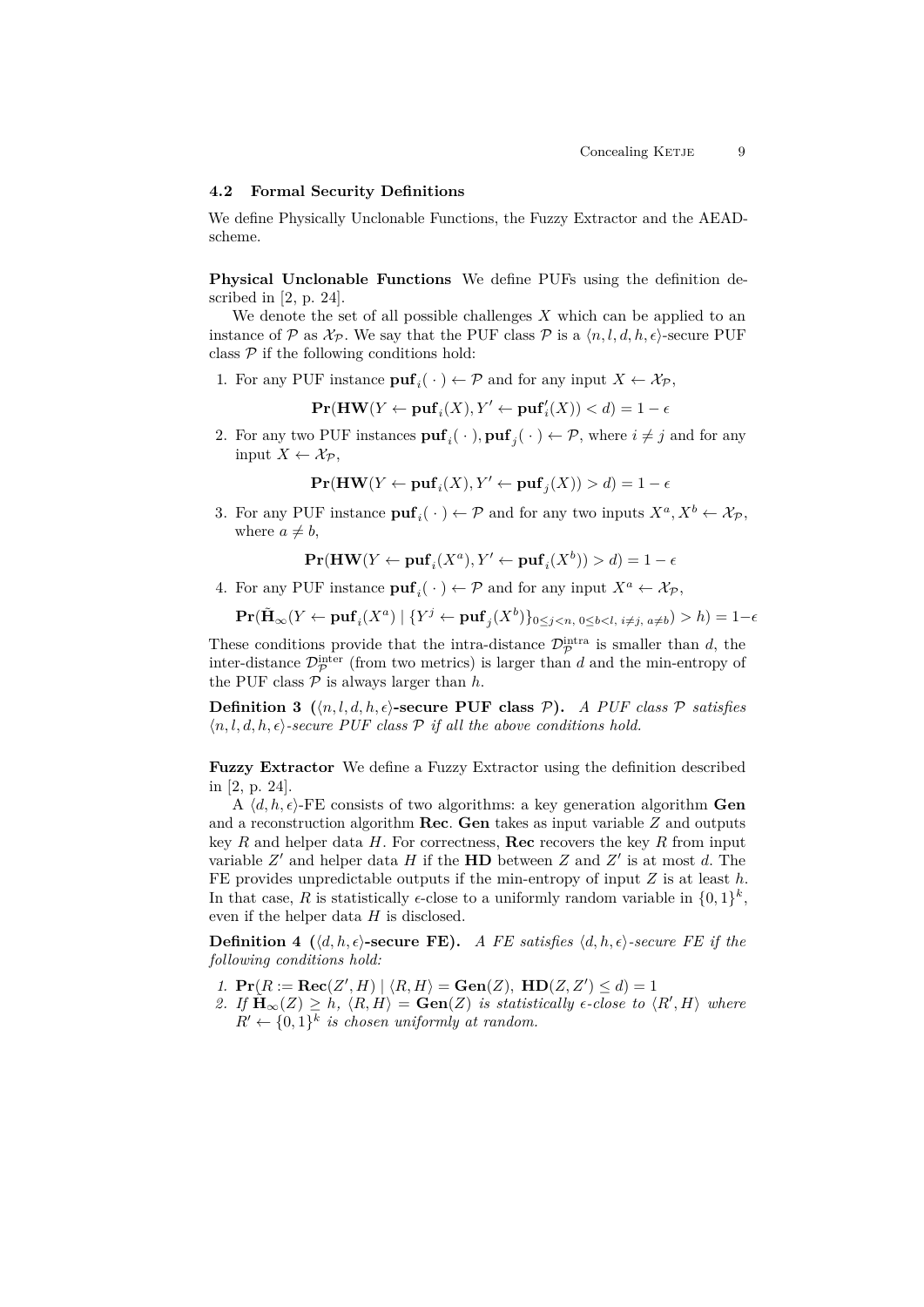**AEAD-scheme** The security of the AEAD-scheme *Π* is defined by the following experiment (chosen-plaintext attack) between a challenger and an attacker A: First, the challenger randomly selects coin  $b \leftarrow \{0, 1\}$  and secret key  $K \leftarrow \{0, 1\}^k$ . The challenger then prepares a truly random function **RF**. Following, the attacker A can adaptively issue an oracle query to the challenger to obtain a response of a function. If  $b = 1$  and the attacker A sends message  $M \leftarrow \{0, 1\}^*$ , challenge  $N \leftarrow \{0,1\}^k$  and associated data  $A \leftarrow \{0,1\}^*$ , the challenger responds with  $\langle C, T \rangle = \mathcal{E}_K^{N,A}(M)$ . On the other hand, if  $b = 0$ , the challenger inputs the message  $M \leftarrow \{0,1\}^*$ , challenge  $N \leftarrow \{0,1\}^k$  and associated data  $A \leftarrow \{0,1\}^*$ to **RF** and responds with its result  $\langle C', T' \rangle$ . Finally, the attacker outputs a guess  $b'$ . If  $b' = b$ , the attacker wins the experiment. Similarly, this construction can be applied to test the security of the decryption algorithm  $\mathcal{D}_{K}^{N,A}(\langle C,T \rangle)$ .

The advantage of the attacker to win the experiment is defined by  $\mathbf{Adv}_{\mathcal{A}}^{H}(k)$  $|2 \cdot \mathbf{Pr}(b' = b) - 1|.$ 

**Definition 5 (***ϵ***-secure AEAD-scheme).** *An AEAD-scheme is an ϵ-secure AEAD-scheme if for any probabilistic polynomial time attacker*  $A$ ,  $\mathbf{Adv}_{\mathcal{A}}^{H}(k) \leq \epsilon$ .

#### **4.3 Security Proofs**

In this section, we give the security proof and privacy proof for the proposed protocol. We follow the proof by game transformations as described in [\[2,](#page-19-0) [15\]](#page-20-2).

<span id="page-9-0"></span>**Theorem 1 (Security).** Let PUF instance  $\text{put}^* \leftarrow \mathcal{P}$  be a  $\langle n, l, d, h, \epsilon_1 \rangle$ -secure *PUF, FE be a*  $\langle d, h, \epsilon_2 \rangle$ *-secure FE and the AEAD-scheme be an*  $\epsilon_3$ *-secure AEADscheme. Then our protocol Ψ is secure against man-in-the-middle attacks with memory compromise. Especially, we have*  $\mathbf{Adv}_{\Psi,\mathcal{A}}^{\mathbf{Sec}}(k) \leq l \cdot n \cdot (\epsilon_1 + \epsilon_2 + \epsilon_3)$ .

*Proof.* The aim of the attacker  $A$  is to violate the security experiment which means that either the server or a device accepts a session without it being the matching session. We call  $S_i$  the advantage that the attacker wins the game in **Game** *i*. We consider the following game transformations:

**Game 0:** This is the original game between the challenger and the attacker.

- **Game 1:** The challenger randomly guesses the device  $\text{Dev}^* \leftarrow \Delta$ . If the attacker does not impersonate **Dev**<sup>∗</sup> to the server, the challenger aborts the game. Thus, the attacker needs to participate in session  $I^*$  and cannot tamper with the communication.
- **Game 2:** Assume that *l* is the upper bound of the number of sessions that the attacker can establish in the game. For  $0 \leq j \leq l$ , we evaluate or change the variables related to the session between the server and **Dev**<sup>∗</sup> up to the *l*-th session as the following games:
	- **Game 2-***j***-1:** The challenger evaluates the output from the PUF instance **puf**<sup>∗</sup> implemented in **Dev**<sup>∗</sup> at the *j*-th session. If the intra-distance is larger than *d*, the inter-distance is smaller than *d* or the min-entropy of the output is smaller than  $h$ , the challenger aborts the game.
	- **Game 2-***j***-2:** The output from the FE *H* is changed to a random variable.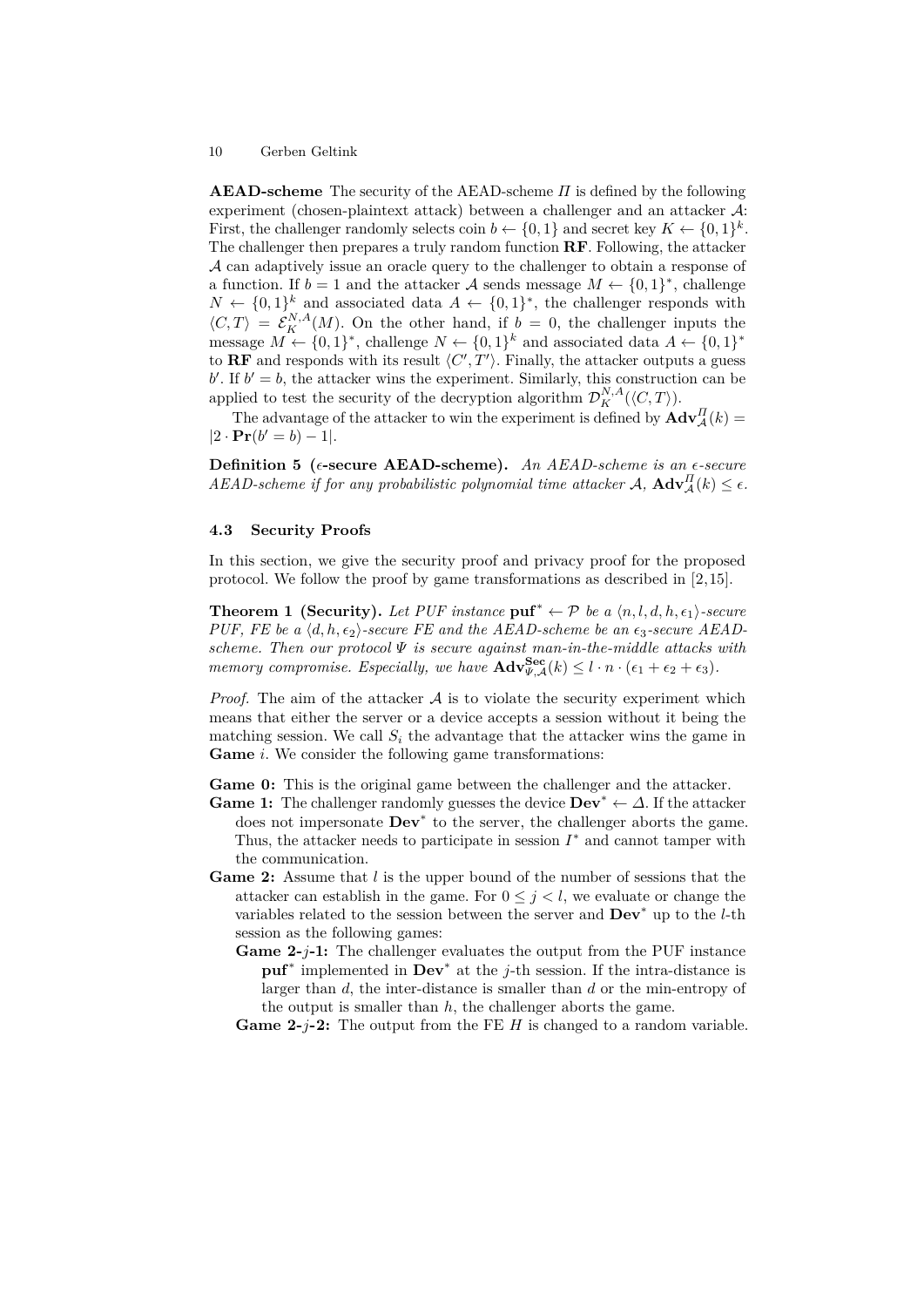**Game** 2-*j***-3:** The output from the encryption algorithm  $\mathcal{E}_R^{N \parallel 0, A}(Y)$  of the AEAD-scheme is derived from a truly random function **RF**.

**Game** 2-*j*-4: The output from the encryption algorithm  $\mathcal{E}_R^{N||1,A}(\cdot)$  of the AEAD-scheme is derived from a truly random function **RF**.

The strategy of the security proof is to change the communication messages corresponding to the target device **Dev**<sup>∗</sup> to random variables. However, we must take care of the PUF construction and challenge-update mechanism in our protocol that updates the PUF response. Hence, we must proceed with the game transformation starting from the first invocation of device **Dev**<sup>∗</sup> . The communication messages gradually change from **Game** 2-*j*-1 to **Game** 2-*j*-4, and when these are finished, we can move to the next session. This strategy is recursively applied up to the upper bound of *l* of the sessions that the attacker can establish.

In short, if the implemented PUF instance creates enough entropy, the FE can provide variables that are statistically close to random strings. Then, this output can be applied as a key for the AEAD-scheme which both authenticate the device as well as encrypt the next PUF response. Finally, the server can be authenticated using the AEAD-scheme without encrypting a message.

# **Lemma 1 (Random Guess).**  $S_0 = n \cdot S_1$  *(where n is the number of devices).*

*Subproof*. The violation of security means that there is a session which the server or device accepts while the communication is modified by the attacker. Since we assume that the number of devices is at most  $n$ , the challenger can correctly guess the related session with a probability of at least 1*/n*. ⋄

<span id="page-10-0"></span>**Lemma 2** (PUF Response).  $|S_1 - S_{2-1-1}| \leq \epsilon_1$  *and*  $|S_{2-(j-1)-4} - S_{2-j-1}| \leq \epsilon_1$ *for any*  $1 \leq j < l$  *if the PUF instance*  $\text{put}^*$  *is a*  $\langle n, l, d, h, \epsilon_1 \rangle$ *-secure PUF.* 

*Subproof.* We now assume that the PUF instance  $\text{put}^*$  satisfies a  $\langle n, l, d, h, \epsilon_1 \rangle$ secure PUF in advance. This means that the intra-distance  $\mathcal{D}^{\text{intra}}_{\mathcal{P}}$  is smaller than d, the inter-distance  $\mathcal{D}_{\mathcal{P}}^{\text{inter}}$  is larger than d and the min-entropy of the PUF class P is always larger than h except the negligible probability  $\epsilon_1$ . Since  $S_1$ and  $S_{2-(j-1)-4}$  assume these conditions except the negligible probability  $\epsilon_1$  and  $S_{2-1-1}$  and  $S_{2-j-1}$  require these conditions with probability 1, respectively, the gap between them is bounded by *ϵ*1. ⋄

**Lemma 3** (FE Output). ∀  $0 \leq j < l$ ,  $|S_{2-j-1} - S_{2-j-2}| \leq \epsilon_2$  *if the FE is a*  $\langle d, h, \epsilon_2 \rangle$ *-secure FE.* 

*Subproof*. From the subproof of Lemma [2,](#page-10-0) we can assume that the PUF instance **puf**<sup>\*</sup> provides enough min-entropy *h*. Then the property of the  $\langle d, h, \epsilon_2 \rangle$ -secure FE guarantees that the output for the FE is statistically close to random and no attacker can distinguish the difference between the two games.  $\diamond$ 

<span id="page-10-1"></span>**Lemma** 4 (Authenticated Encryption). ∀  $0 ≤ j < l$ ,  $|S_{2-j-2} - S_{2-j-3}| ≤$  $\mathbf{Adv}_{\mathcal{A}}^{II}(k)$  for a probabilistic polynomial time algorithm  $\mathcal{B}$ .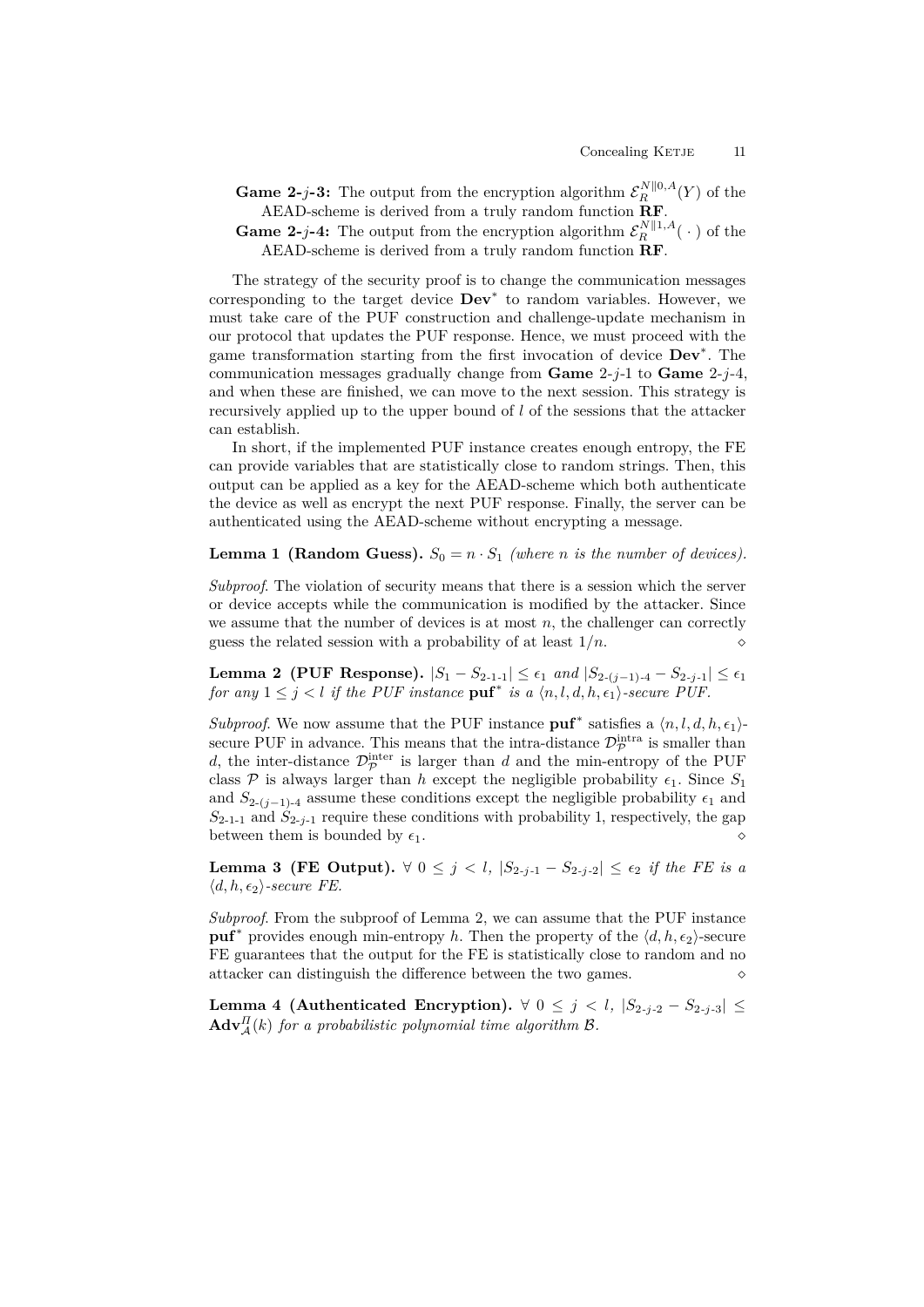*Subproof.* We construct the algorithm  $\beta$  which breaks the security of our AEADscheme *Π*. B can access the real encryption algorithm  $\mathcal{E}_R^{N||0,A}(Y)$ , the real decryption algorithm  $\mathcal{D}_R^{\mathcal{N}||0,A}(\langle C^1,T^1\rangle)$  or the truly random function  $\mathbf{RF}$ . B sets up all secret keys and simulates our protocol except the *n*-th session (the current session). When the attacker invokes the *n*-th session  $\beta$  sends the uniformly random distributed challenge  $A \leftarrow \{0,1\}^k$  as the output of the server. When the attacker  $A$  sends the challenge  $A^*$  to a device  $\mathbf{Dev}_i$ ,  $B$  randomly selects a nonce *N* and issues this to the oracle instead of the real computation of  $\mathcal{E}_R^{N \parallel 0, A}(Y)$ . Upon receiving  $\langle C, T \rangle$ ,  $\beta$  continues the computation as the protocol specification and outputs  $\langle H, N, C^1, T^1 \rangle$  as the device's response. When the attacker sends  $\langle H^*, N^*, C^{1^*}, T^{1^*} \rangle$ ,  $\beta$  issues challenge *A* and nonce  $N^*$  to the oracle oracle and obtains either *Y* or the distinguished symbol INVALID.

If B accesses the real encryption and decryption algorithms  $\langle \mathcal{E}, \mathcal{D} \rangle$ , this simulation is equivalent to **Game** 2-*j*-2. Otherwise, the oracle query issued by  $\beta$ is completely random and this distribution is equivalent to **Game** 2-*j*-3. Thus  $\text{we have } |S_{2 \text{-} j \text{-} 2} - S_{2 \text{-} j \text{-} 3}|$  ≤  $\text{Adv}_{\mathcal{A}}^{II}(k)$ . ◇

 $\textbf{Lemma 5 (Authentication).} \; \forall \; 0 \leq j < l, \; |S_{2 \text{-} j \text{-} 3} - S_{2 \text{-} j \text{-} 4}| \leq 2 \cdot \textbf{Adv}_{\mathcal{A}}^{II}(k) \; \textit{for}$ *a probabilistic polynomial time algorithm* B*.*

*Subproof.* Consider an algorithm  $\beta$  which interacts with the encryption algorithm  $\mathcal{E}_R^{N||1,A}(\ \cdot\ )$  and truly random function **RF**. B runs the setup procedure and simulates the protocol up to the *n*-th session. Similarly to the subproof of Lemma [4](#page-10-1) when the attacker invokes the *n*-th session B sends the uniformly random distributed challenge  $A \leftarrow \{0,1\}^k$  as the output of the server. B continues the computation as the protocol specification and outputs  $\langle H, N, C^1, T^1 \rangle$  as the device's response. If the attacker  $A$  has sent the challenge  $A^*$  to a device  $\text{Dev}_i$ ,  $B$  randomly selects nonce  $N$  and issues this to the oracle instead of the real computation  $\mathcal{E}_R^{N||1,A}(\cdot)$ . When the attacker sends  $\langle H^*, N^*, C^{1^*}, T^{1^*} \rangle$ ,  $\mathcal{B}$  issues challenge *A* and nonce  $N^*$  to the oracle and obtains  $T^2$ .

If  $\beta$  accesses the real encryption algorithm  $\mathcal{E}$ , this simulation is equivalent to **Game** 2-*j*-3. Otherwise, the oracle query issued by B is completely random and this distribution is equivalent to **Game** 2-*j*-4. Thus we have  $|S_{2-j-3} - S_{2-j-4}| \leq$  $\mathbf{Adv}_{\mathcal{A}}^{\Pi}(k)$ .  $\mathcal{A}^{II}(k).$ 

When we transform **Game** 0 to **Game** 2-*l*-4, there is no advantage of the attacker to violate the security. Given the fact that the attacker knows the PUF challenge *X* from the device's non-volatile memory, the attacker cannot produce a corresponding PUF response. This results in the fact that the attacker cannot produce a key *R* which matches any of the recovered keys from the server's database. This means that the cryptogram produced by an attacker will never be accepted by the decryption algorithm of the AEAD-scheme in the server. Additionally, changing the authenticator  $T^2$  will only prevent the device from updating its PUF challenge, this is why the server also performs an exhaustive search over the old  $(j-1)$  PUF responses.

Therefore, no attacker can successfully mount the man-in-the-middle attack in our proposed protocol. ⊓⊔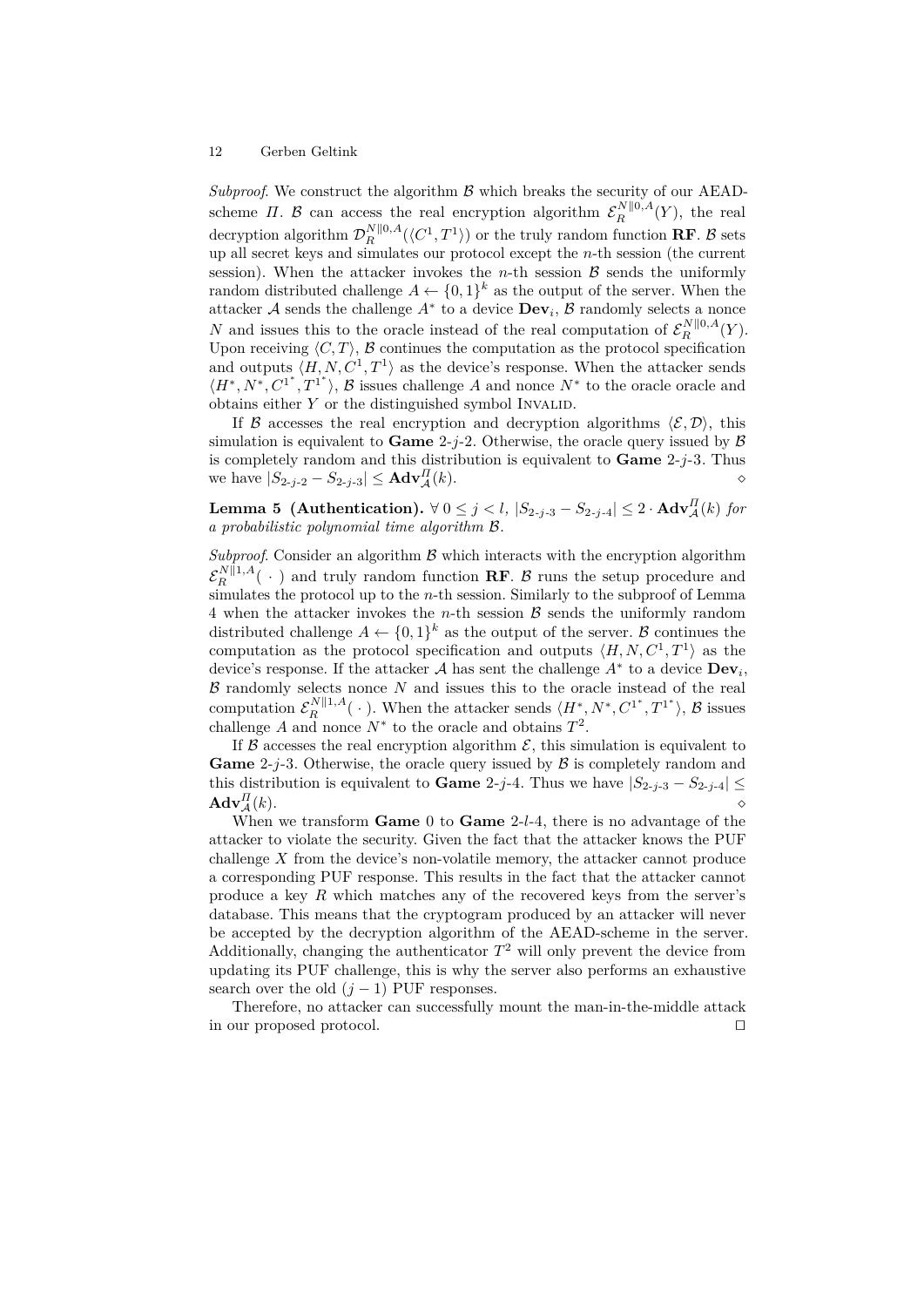**Theorem 2 (Privacy).** *Let PUF instance*  $\text{put}^* \leftarrow \mathcal{P}$  *be a*  $\langle n, l, d, h, \epsilon_1 \rangle$ *-secure PUF, FE be a*  $\langle d, h, \epsilon_2 \rangle$ *-secure FE and the AEAD-scheme be an*  $\epsilon_3$ *-secure AEADscheme. Then our protocol Ψ holds forward and backward privacy.*

*Proof.* This proof is similar to the proof of Theorem [1.](#page-9-0) However, we remark that it is important to assume that our protocol satisfies security first for privacy to hold. This is because if security does not hold, a malicious attacker might be able to desynchronize the PUF response *Y* of device **Dev**<sup>∗</sup> to a chosen one. In that case, even if the attacker honestly transfers the communication message between  $I(Dev<sup>*</sup>)$  and the server in the challenging phase the authentication result is always  $B_0 = 0$  and the adversary can observe whether device  $\text{Dev}^*$  was selected as the challenge device.

Based on the same game transformation that was describes in the proof of Theorem [1,](#page-9-0) we continuously change the communication messages for the device Dev<sup>∗</sup>, however, we now call this device Dev<sup>∗</sup><sub>1</sub>. We do a similar game transformation for a second target device  $\text{Dev}_{2}^{*}$ . In **Game** 1, the attacker can guess which device will be chosen by the challenger in the privacy game with probability of at least 1*/n*<sup>2</sup> . Upon continuing, the game transformation in **Game** 2 is applied to the sessions related to device Dev<sub>1</sub><sup>∗</sup> and device Dev<sub>2</sub><sup>∗</sup>. Then, all the message transcripts of the **Game** transformations are changed to random variables and no biased information which identifies the challenger's coin is leaked. The information stored in the non-volatile memory of devices  $\text{Dev}_1^*$  and  $\text{Dev}_2^*$ will not disclose any information because these are updated from random sources.

Therefore, no attacker can distinguish any two devices with probability higher than  $1/n^2$ , hence, the proposed protocol satisfies the forward and backward privacy. □

# <span id="page-12-0"></span>**5 Proof of Concept**

In this section we present a proof of concept with security level  $k = 128$  bits.

[Figure](#page-13-0) 1 illustrates the system architecture of the device and server. The device is implemented on a Zedboard [\[1\]](#page-19-2) which contains a Xilinx Zynq-7000 All Programmable System on Chip (SoC) XC7Z020-CLG484-1 [\[17\]](#page-20-7). The server is implemented on a Linux PC. We design the system architecture using Xilinx Vivado and Xilinx Vivado SDK.

The Zynq SoC is composed of 28 nm programmable logic and a processing system, which can both be programmed through the USB JTAG. Apart from other components, the processing system contains two ARM Cortex-A9 cores, of which only one is used to: (i) control the communication between the device and the server by reading and writing AXI-addresses from the device and sending and receiving serial data through the UART; (ii) update the PUF challenge on the device non-volatile memory by re-writing to a SD-card pugged into the Zedboard. The central communication travels through a bus, the Central Interconnect (CI), which is connected with the components on the Zedboard. Communication between the logic and the ARM-core is supported with a 32-bit AXI.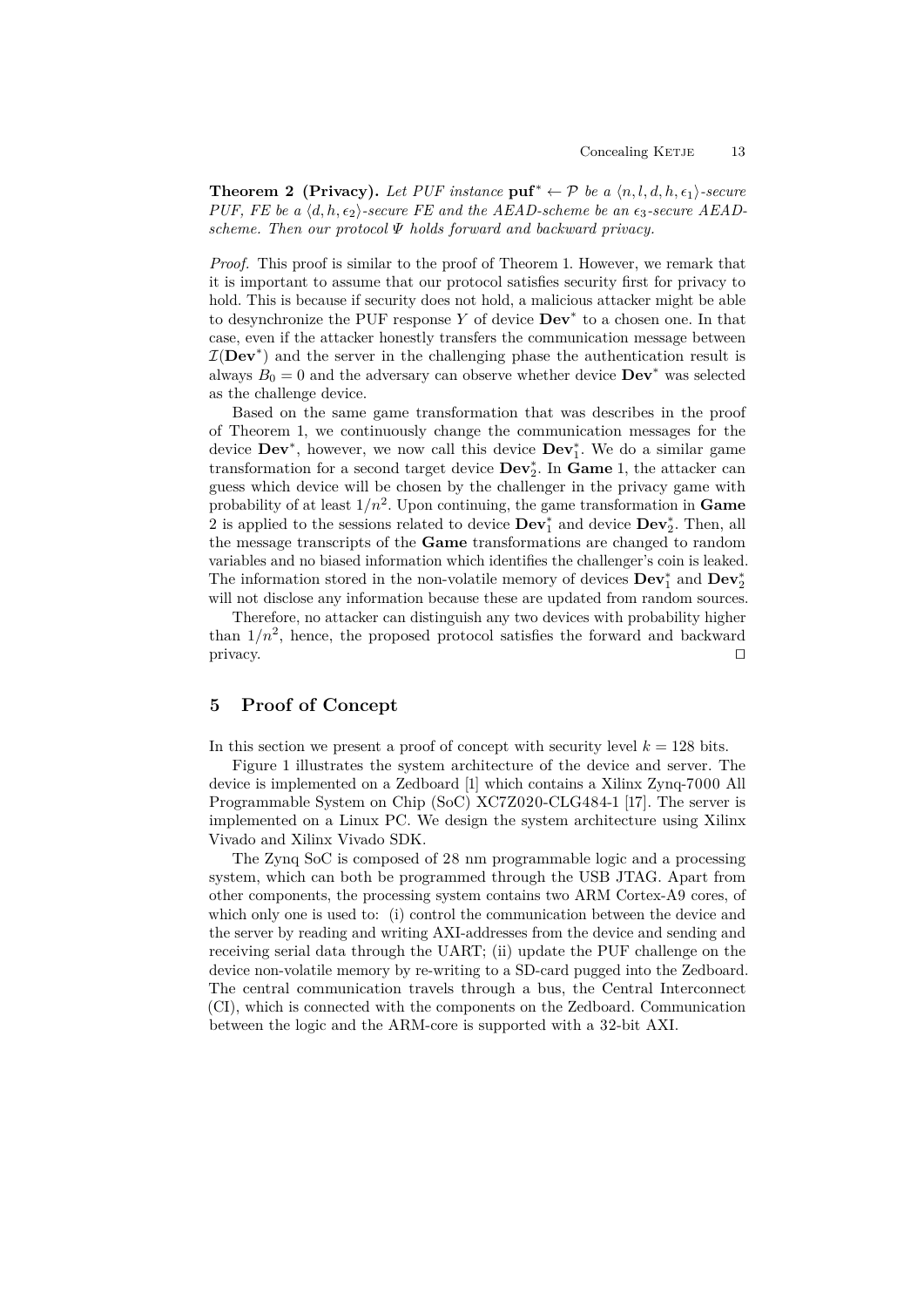<span id="page-13-0"></span>

**Fig. 1.** System architecture of the device and server.

#### **5.1 3-1 Double Arbiter PUF**

The type of PUF used in the protocol will motivate most of the other design parameters for the rest of the protocol. For example, depending on the bit-errorprobability *p<sup>e</sup>* of a PUF response-bit, the inter- and intra-distances of the PUF responses, the entropy of the PUF responses  $\rho$  and the desired maximum for the failure rate of the authentications  $p_{fail}$ , both the number of PUF responses as well as the type and size of error-correcting codes is motivated.

[Figure](#page-14-0) 2 illustrates the 3-1 Double Arbiter PUF (DAPUF,  $\mathcal{P}_{3-1}$ ) as proposed by Machida et al. [\[12\]](#page-20-8), which we implement because its characteristics are promising for the parameters of our protocol. As an example, the authors state the prediction rate is approximately 57%, which approximates a random guess (i.e. 50%). This is a considerable improvement for arbiter PUF constructions because the prediction rate of conventional arbiter PUFs is 86% [\[12,](#page-20-8) p. 8]. In the figure, a selector chain composes of 64 switch blocks that, depending on the input challenge bit, can switch signals from the two paths. The DAPUF is composed of three of these selector chains all acting on the same challenge *X*. Using an 'enable' signal *E*  $(E_L$  and  $E_R$ ), the competition is started between the left signals  $E_L$  and the right signals *ER*. For each of the combination of left- or right signals an arbiter is used to measure which path arrived first at the arbiter. After measuring these race conditions, the results are XORed to collect the 1-bit PUF response *Y* . By challenging the DAPUF with *n* different challenges, we obtain a *n*-bit PUF response.

In order to design a FE that produces a key with sufficient entropy, we analyze the performance parameters of the DAPUF. The authors have based the performance results on a Xilinx Virtex-7 device. Because the architecture of our SoC is similar to the Xilinx 7-series Field Programmable Gate Arrays (FPGAs),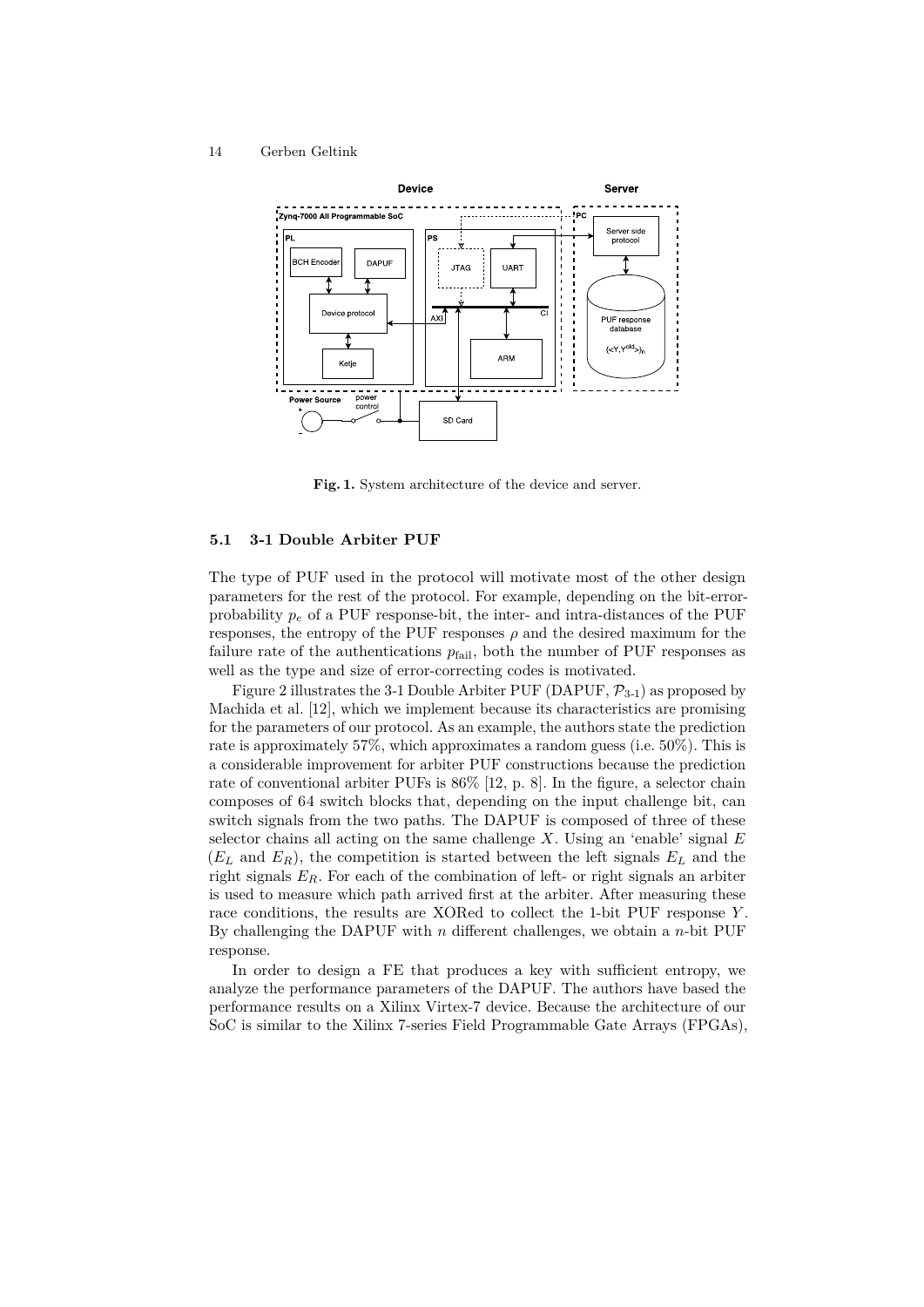<span id="page-14-0"></span>

**Fig. 2.** 3-1 DAPUF as proposed by Machida et al. [\[12\]](#page-20-8).  $\bigoplus$  denotes a bitwise XOR,  $\mathbb{R}$ denotes the input of the DAPUF and  $\circledcirc$  denotes the output of the DAPUF.

we take their performance as a starting point for our design. According to [\[12\]](#page-20-8), the steadiness is approximately 12%, which means that the bit-error-probability  $p_e$  is 0.12 [\[12\]](#page-20-8). The average uniqueness of  $\mathcal{P}_{3-1}$  is approximately 50%, which is close to ideal. Finally, the authors achieved a randomness of approximately 54%, meaning that the probability that a response bit is '1' is  $\Pr(Y_i = 1) = 0.54$ . Using Formula [1](#page-2-1) we calculate the entropy of the PUF responses  $\rho$ :

$$
\rho = -0.54 \log_2(0.54) - 0.46 \log_2(0.46) = 0.9954 \tag{4}
$$

## **5.2 Reverse Fuzzy Extractor**

In order to be able to recover the PUF responses, we use a concatenation of error-correcting codes as introduced by Bosch et al. [\[5\]](#page-20-9), which is a technique to increase the correction rate while minimizing the computational overhead. Our proposed reverse FE uses a concatenation code of a repetition code and a BCH code. The aim is to construct a 128-bit key from the DAPUF responses with quality  $\langle p_e = 0.12, \rho = 0.9954 \rangle$ . Also, we aim for a fail rate of  $p_{\text{fail}} = 10^{-6}$ , which is considered an acceptable fail rate for standard performance levels [\[13\]](#page-20-6).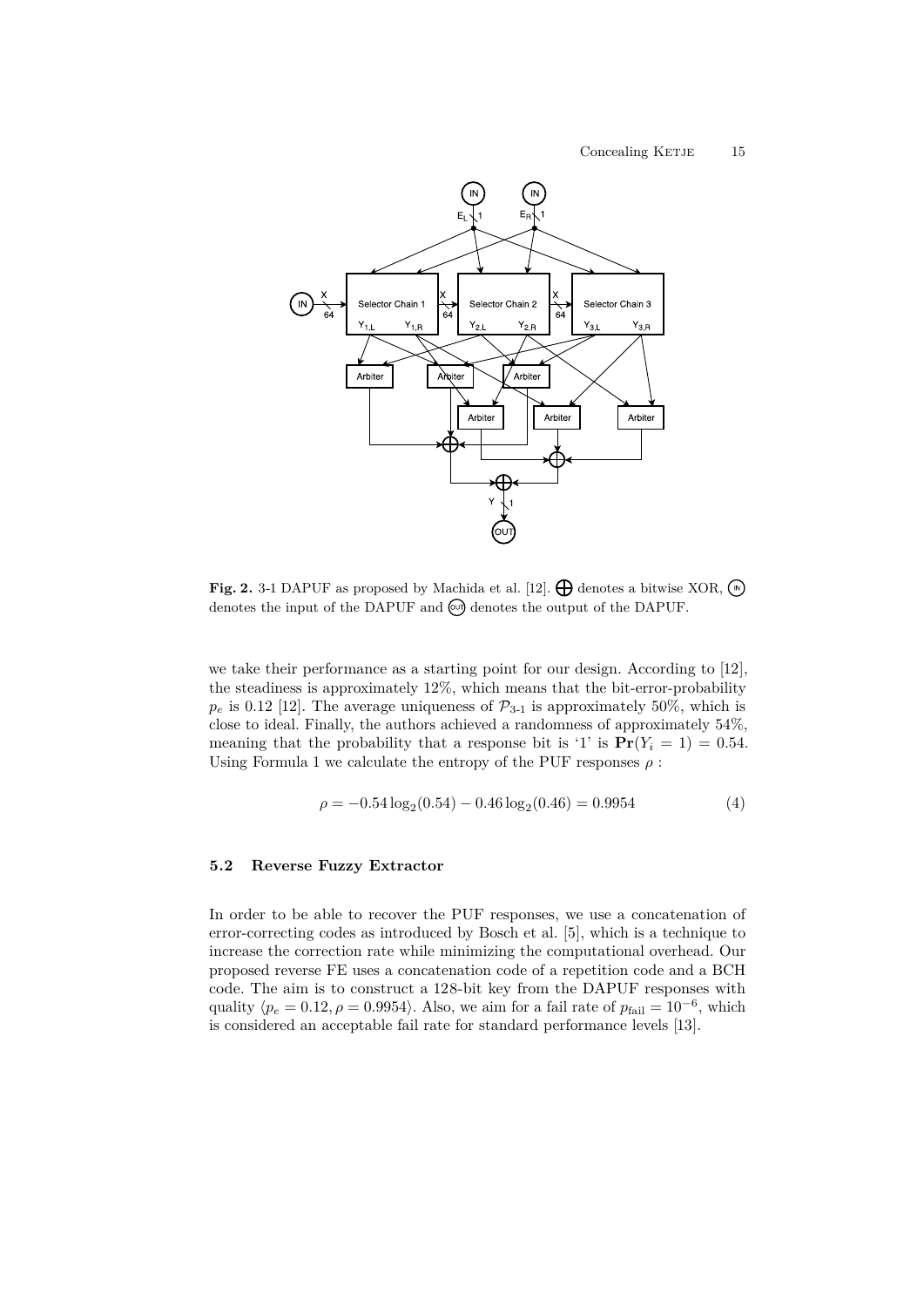The probability that a received codeword of *n* bits has more than *t* errors is given by  $[5, 8]$  $[5, 8]$  $[5, 8]$ :

<span id="page-15-0"></span>
$$
\mathbf{Pr}(\text{``>}t \text{ errors''}) = 1 - \sum_{i=0}^{t} \binom{n}{i} p_e^i (1 - p_e)^{n - i},\tag{5}
$$

where  $p_e$  is the bit-error-probability. When using a  $C_{\text{REP}}(5,1,2)$  repetition code, we can decrease the bit-error-probability  $p_e = 0.12$  to  $p_{e, \text{REP}} = 0.01432$  (*t* = 2,  $n = 5$ ). Using a  $C_{\text{BCH}}(255, 139, 15)$  BCH code on top of that further decreases the bit-error-probability  $p_{e,\text{REP}} = 0.01432$  to a fail rate  $p_{\text{fail}} = 1.176 \cdot 10^{-6}$  (*t* = 15,  $n = 255$ , which we consider sufficient. As a result, we use 1275 PUF responses on 64-bit PUF challenges, of which 40 bits are used for the challenge that is stored in the device non-volatile memory, 12 bits are used to obtain the 1275 unique PUF responses and 12 bits are used to produce random numbers, including a seed that is updated at the beginning of every authentication. In order to obtain these responses, we diffuse both sets of 12 challenge bits over the challenge space such that one set is updated every clock cycle using a linear-feedback shift register (LFSR) and the other is fixed to a constant value. As a consequence, every unique 40-bit (stored) challenge produces unique 64-bit PUF challenges, and thus produces unpredictable PUF responses. For the 1275 unique PUF responses we start the LFSR with a fixed value each authentication, whereas for the random number responses we start the LFSR with the updated (random) seed.

In order to analyze whether this construction leaves enough entropy in the key, we calculate the entropy losses in the communicated helper data. When using a  $C_{\text{REP}}(5,1,2)$  repetition code on 5-bit words of the 1275-bit PUF response, 4 bits per word are disclosed as helper data. As a result, the entropy loss of using the repetition code is  $H_{\text{REP loss}} = 4 \cdot 255 = 1020$  bits. The entropy loss of the  $C_{\rm BCH}(255, 139, 15)$  BCH code is introduced by the random string that is needed to construct the code. As a result, the entropy loss of using this BCH code is  $\mathbf{H}_{\text{BCH loss}} = n - k = 255 - 139 = 116$  bits. Hence, the total entropy loss of the 1275-bit PUF response by disclosing the helper data is  $H<sub>loss</sub> = 1020 + 116 = 1136$ bits. This leaves  $(1275 - 1136) \cdot \rho = 139 \cdot 0.9958 = 138$  bits of entropy left in the 255 bits of the BCH codeword.

These 255 bits will be compressed in a 128-bit key. This method is similar to the constructions in [\[10,](#page-20-11) [14\]](#page-20-12). An advantage is that the AEAD-scheme can be used for this construction, minimizing the number of primitives that need to be implemented on the device.

#### **5.3 AEAD-scheme**

In our implementation of the protocol we use the AEAD-scheme KETJE  $[4]$  with security level  $k = 128$ , one of the 56 candidates of the CAESAR competition [\[3\]](#page-19-4). We use the AEAD-scheme KETJE for the key construction in the reverse FE, the encryption and decryption of the second PUF response *Y* <sup>2</sup> and the computation of the authenticator  $T^2$ . KETJE relies on nonce uniqueness to be secure, which we have taken into account when designing the implementation.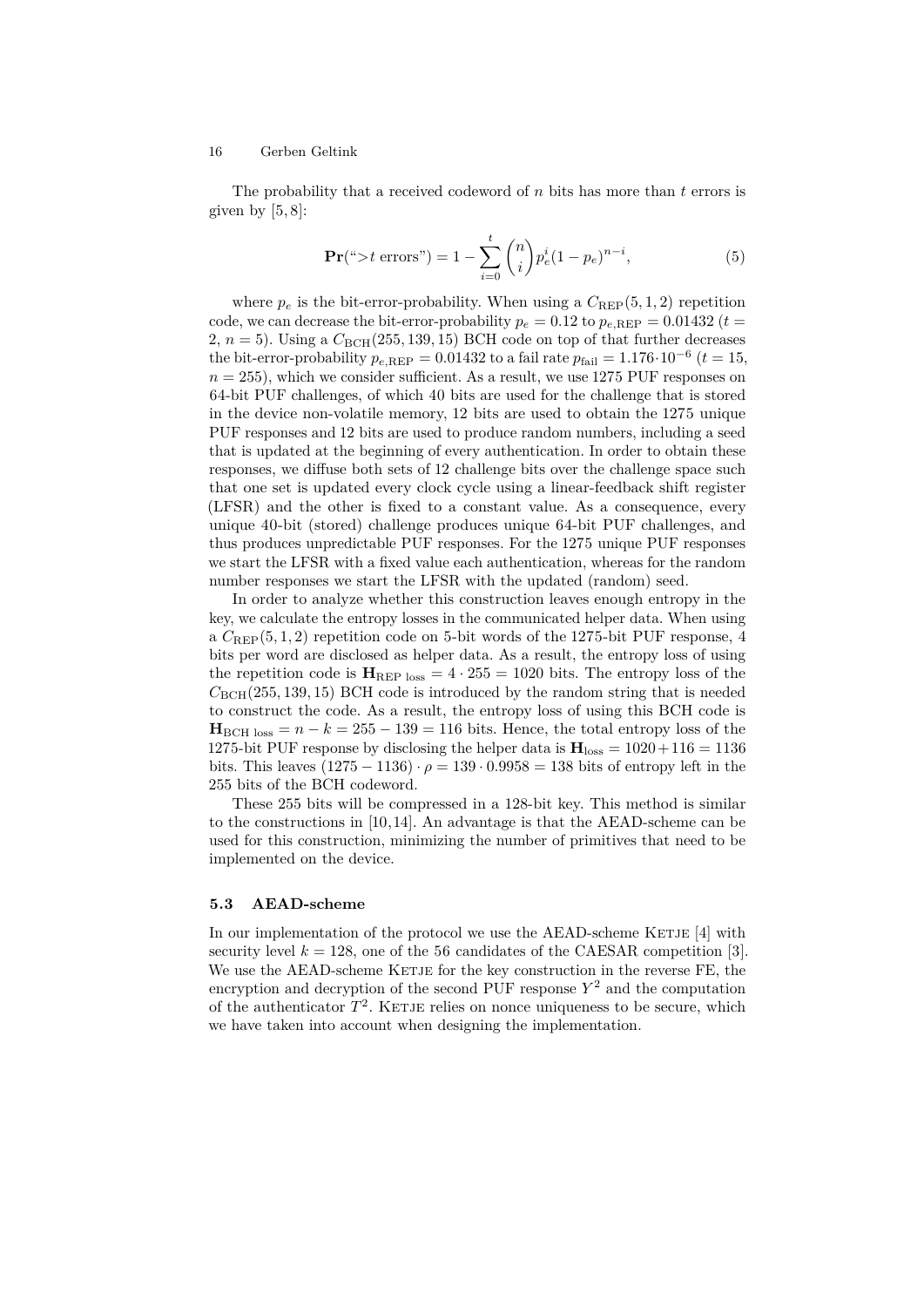# <span id="page-16-0"></span>**6 Results**

In this section we present the results of the proposed protocol. First, we analyze the PUF responses. Second, we present the hardware and software performance of the proof of concept. Following, we give the benchmark results. Finally, we present the comparison of this work to other, similar authentication protocols.

#### **6.1 PUF Response Analysis**

Although we assumed that all the PUF response bits are independent, we found out this is not the case. To illustrate this, take two challenges that have a low Hamming distance. The probability that the responses of both challenges differ is only small because the majority of the travelled paths will match in both measurements. A possible reason why this is not reflected in [\[12\]](#page-20-8) is that the authors challenge the PUF instances with random challenges. Moreover, the machine learning algorithm is trained with only 1*,* 000 training samples, which means that the probability of having two challenges with low Hamming distance is small. This characteristic means that the 12 bits that are used to retrieve the PUF responses, and the 12 bits that are used to retrieve the random variables, need to be diffused throughout the challenge space such that the highest probability of having different data paths is achieved.

As an experiment we implemented three PUF instances using this construction. These three PUFs were implemented on the same SoC at different locations, which gives us a good approximation of the PUF response quality on distinct SoCs. The metrics are calculated similarly as [\[12\]](#page-20-8). However, these results have been achieved by challenging three PUF instances with 40-bit challenges multiple times, obtaining multiple 1275-bit responses. More specifically, steadiness is calculated by challenging the PUF a number of  $m = 1275$  times with a set of  $n = 128$  equal challenges, averaging the Hamming distances between two arbitrary responses. Uniqueness is calculated by challenging two PUF instances a number of  $m = 1275$  times with a set of  $n = 500$  randomly chosen challenges, averaging the Hamming distances of each pair. Finally, randomness is calculated by challenging a PUF instance a number of  $m = 1275$  times with a set of  $n = 500$ randomly chosen challenges, averaging the Hamming weight of the responses. We find an average steadiness of 5*.*64%, an average uniqueness of 45*.*19% and an average randomness of 66*.*41%.

From this experiment, we see that for the DAPUF in our SoC the measure for steadiness is lower (6% versus 12%), which means that the responses in our implementation have a higher reproducibility. However, the randomness of our implementation is higher  $(66\%$  versus  $54\%)$ , meaning that the probability of a response bit being '1' is higher. In order to find out whether the output from our FE still provides enough entropy, we recalculate *ρ*. Using Formula [1](#page-2-1) we find  $\rho = 0.9208$ . Thus, 139 · 0.9248 = 128 bits of entropy is left to accumulate the 255-bit BCH codeword, which is just enough to construct the 128-bit key. As a result, our implementation can be considered secure and thus privacy-preserving.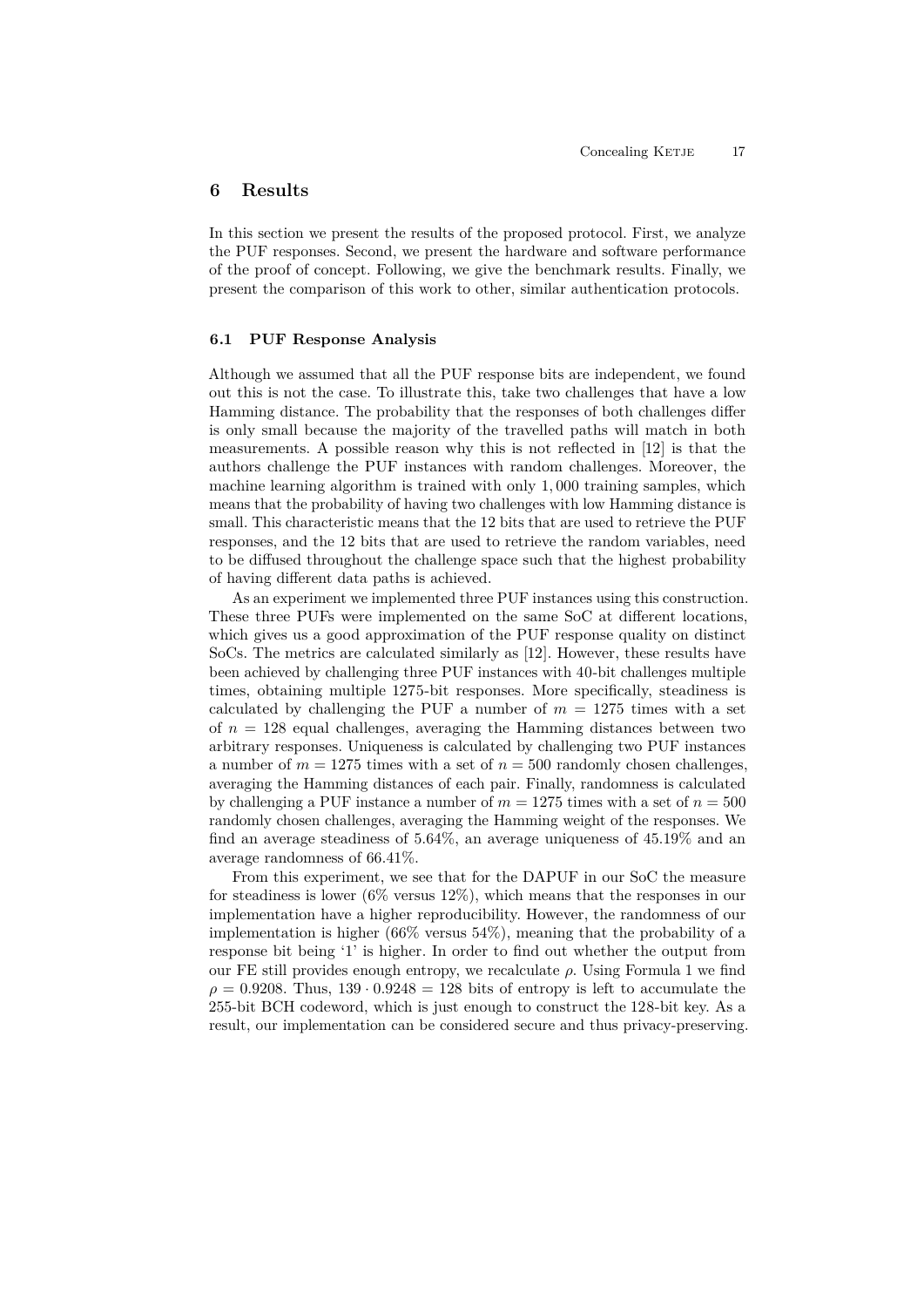Next, we recalculate the fail rate using Formula [5.](#page-15-0) We find  $p_{\text{fail}} = 8.438 \cdot 10^{-15}$ , which is a considerable improvement.

## **6.2 Hardware Performance**

The results have been generated by Vivado without the use of BRAM or DSPs and without optimization of the DAPUF design. Synthesis settings are set at Default and optimization settings at Area. Furthermore, we allow race conditions to occur due to the nature of the DAPUF.

Because of the long paths the signals have to travel through the DAPUF, the path delay is high. In the worst case scenario, the data path delay is 76*.*509 ns which means that the maximum frequency of the SoC is 12 MHz. The authentication phase of the device takes 8*,* 205 clock cycles, which on the frequency of 12 MHz takes 0*.*63 ms. As a result, our proof of concept might be applicable to devices in the IoT and in RFID systems.

In total, our proof of concept utilizes 8*,* 305 LUTs. The controller utilizes 5*,* 464 LUTs, Ketje 2*,* 630 LUTs, the DAPUF 195 LUTs and the BCH encoder 16 LUTs. Similar to the timing results, these utilization results are suboptimal. In this case the registers take a lot of area because of the long variables in the protocol.

# **6.3 Software Performance**

The computation time of the server-side protocol increases linear in the number of devices in the database due to the exhaustive search. In our naive software implementation the execution time of the server-side protocol is approximately  $0.05 \cdot n$  seconds. In a real world scenario, the server would be implemented in hardware which substantially decreases the execution time.

## **6.4 Benchmark Analysis**

We analyze our protocol using the recently proposed benchmark for PUF-based authentication protocols [\[6\]](#page-20-0). Our device uses a PUF, TRNG, FE **Gen** procedure, cryptographic primitive (AEAD-scheme) and a one-time interface. Our PUF is a so-called strong PUF, indicating that the number of challenge-response pairs  $(CRPs)$  is at most  $2^l$ , where *l* is the number of bits in the challenge. The amount of CRPs for *n* authentications is  $n + 1$  because we use a one-time interface for the setup. The protocol supports server authenticity, device authenticity, device privacy, and memory disclosure. The protocol can support *d*-authentications for a perfect privacy use-case and  $\infty$ -authentications without device anonymity. Our PUF is noise-robust because of the error correction and modeling-robust because of the entropy accumulator in the FE. Mutual authentication provides both server and device authenticity. There is no internal synchronization which means that our implementation is not susceptible to DoS attacks. The execution time of the server per authentication is linear in the amount of devices.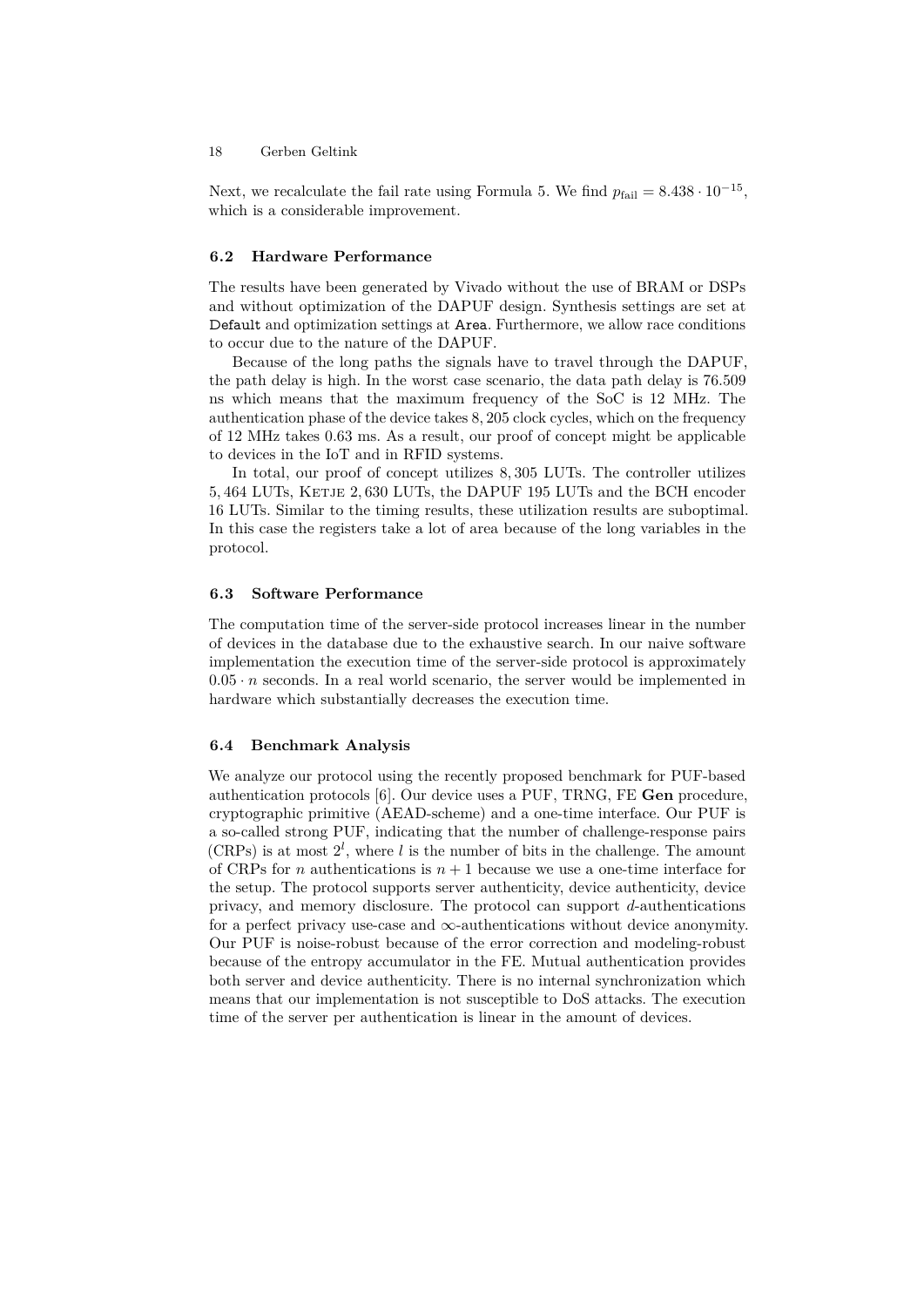#### **6.5 Protocol Comparison**

Table [1](#page-18-0) summarizes the comparison between the proposed protocol and the protocols by Moriyama et al. [\[15\]](#page-20-2) and Aysu et al. [\[2\]](#page-19-0).

<span id="page-18-0"></span>

| Reference                     | Moriyama [15] | Aysu $[2]$                          | This work      |
|-------------------------------|---------------|-------------------------------------|----------------|
| Proofs for security and pri-  |               |                                     |                |
| vacy                          |               |                                     |                |
| Implemented parties           |               | device, server                      | device, server |
| Security flaws                |               |                                     |                |
| Reconfiguration method        | x             | modify SW,                          | follow generic |
|                               |               | update microcode approach, modify   |                |
|                               |               |                                     | HW and SW      |
| Demonstrator                  |               | FPGA, PC                            | SoC, PC        |
| Security-level                | k.            | 64-bit/128-bit                      | $128$ -bit     |
| Memory                        |               | PUF challenge $&$ PUF challenge $&$ | PUF challenge  |
|                               | key           | kev                                 |                |
| Device FE procedure           | Rec           | Gen                                 | Gen            |
| PUF type                      | х             | weak PUF                            | strong PUF     |
| PUF instance                  | Х             | SRAM                                | <b>DAPUF</b>   |
| Hardware platform             | Х             | XC5VLX30                            | XC7Z020        |
| Execution time (clock cycles) |               | 18,597                              | 8,205          |
| Logic cost $(w/o$ PUF)        |               | 1,221 LUTs                          | 8,110 LUTs     |

**Table 1.** Comparison with previous work.

The characteristic that all these protocols have in common is that they are all provably secure PUF-based privacy-preserving protocols. However, [\[15\]](#page-20-2) only provides a theoretical basis for the proposed protocol, instead of also giving a proof of concept. As a result, no sensible answer can be given to the question whether the protocol is practical or not. On the other hand, [\[2\]](#page-19-0) uses [\[15\]](#page-20-2) as a basis, but is vulnerable to linear equation analysis of the FE output [\[2,](#page-19-0) p. 12]. As a consequence, this protocol does not provide a secure and privacy-preserving implementation. The performance results would highly likely be worsened because the FE needs to be redesigned. Correspondingly, most likely they need more PUF response bits to meet the failure rate requirements. Moreover, the implementation stores a key in non-volatile memory that does not increase the unpredictability of the communication messages. This overhead is eliminated in our protocol. Finally, with a different PUF (or a weak PUF) our results can be improved substantially, decreasing the execution time and logic cost.

<span id="page-18-1"></span> $2$  Due to a vulnerability in the implemented FE [\[2,](#page-19-0) p. 12].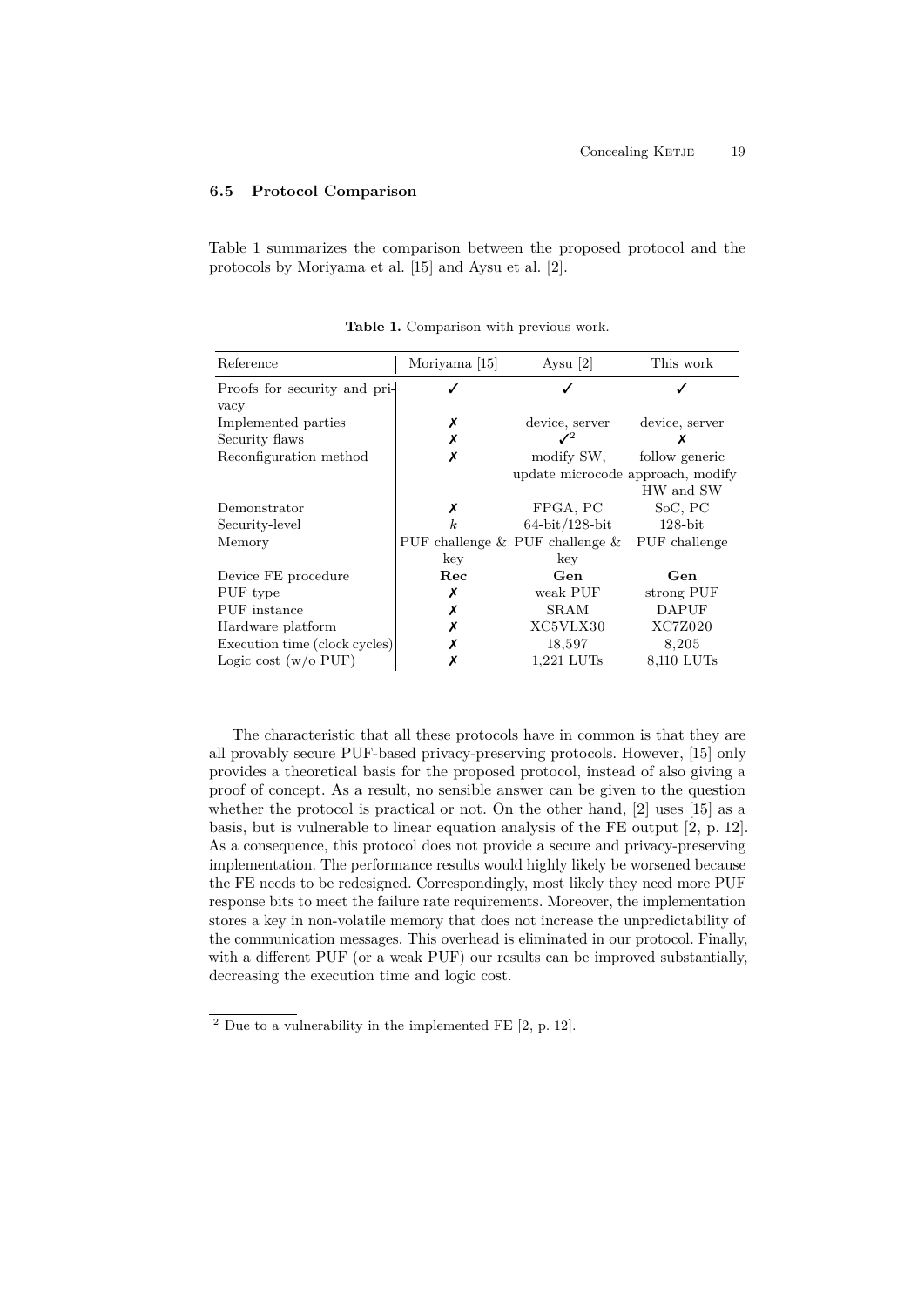# <span id="page-19-1"></span>**7 Conclusion**

In this paper we have proposed a new PUF-based privacy-preserving authentication protocol. In the process, we have presented proofs for security and privacy preservation, and an implementation serving as a proof of concept. We have seen that in comparison to other similar authentication protocols our protocol does not need a key stored in the non-volatile memory of the devices and is simpler in its design. Although our implementation is slower and consumes more resources in relation to [\[2\]](#page-19-0), we claim to have an implementation that is both secure and privacy-preserving. On top of that, the performance results of [\[2\]](#page-19-0) would highly likely be worsened because the FE needs to be redesigned because of the security flaw [\[2,](#page-19-0) p. 12].

Although we have presented a functional implementation, a faster and smaller proof of concept is possible. This is mainly due to the implemented PUF which defines the design of the FE and the variable sizes in the protocol. Moreover, the authentication time of the server is linear in the number of devices in the database, which could make the protocol impractical with a substantially large number of devices. A sound design of the server can settle this issue.

The design of our protocol might be optimized further, similar to what this research has achieved in relation to [\[2\]](#page-19-0). Mainly, future research has to be carried out towards strong PUF implementations, because these form the basis of our protocol. A strong PUF that has better quality of PUF responses can substantially reduce the consumption of the device. However, although our protocol is based on a strong PUF, a weak PUF can be used decreasing the maximum amount of authentications per device. Also, biometric data and a single PUF fingerprint can be used at the cost of device anonymity.

**Acknowledgments** I would like to thank Lejla Batina, Joan Daemen, Gergely Alpár and Antonio de la Piedra of the Digital Security Group at the Radboud University for their guidance and support which lead to the publication of this work.

# **References**

- <span id="page-19-2"></span>1. Avnet Inc.: ZedBoard. <http://zedboard.org/product/zedboard> (2016), accessed: 2016-08-19
- <span id="page-19-0"></span>2. Aysu, A., Gulcan, E., Moriyama, D., Schaumont, P., Yung, M.: Cryptographic Hardware and Embedded Systems – CHES 2015: 17th International Workshop, Saint-Malo, France, September 13-16, 2015, Proceedings, chap. End-To-End Design of a PUF-Based Privacy Preserving Authentication Protocol, pp. 556–576. Springer Berlin Heidelberg, Berlin, Heidelberg (2015), [http://dx.doi.org/10.1007/978-3-662-](http://dx.doi.org/10.1007/978-3-662-48324-4_28) [48324-4\\_28](http://dx.doi.org/10.1007/978-3-662-48324-4_28)
- <span id="page-19-4"></span>3. Bernstein, D., et al.: CAESAR: Competition for Authenticated Encryption: Security, Applicability, and Robustness (2016), <http://competitions.cr.yp.to/caesar.html>
- <span id="page-19-3"></span>4. Bertoni, G., Daemen, J., Peeters, M., Van Asche, G., Van Keer, R.: CAESAR submission: KETJE v1 (March 2014), <http://ketje.noekeon.org/Ketje-1.1.pdf>